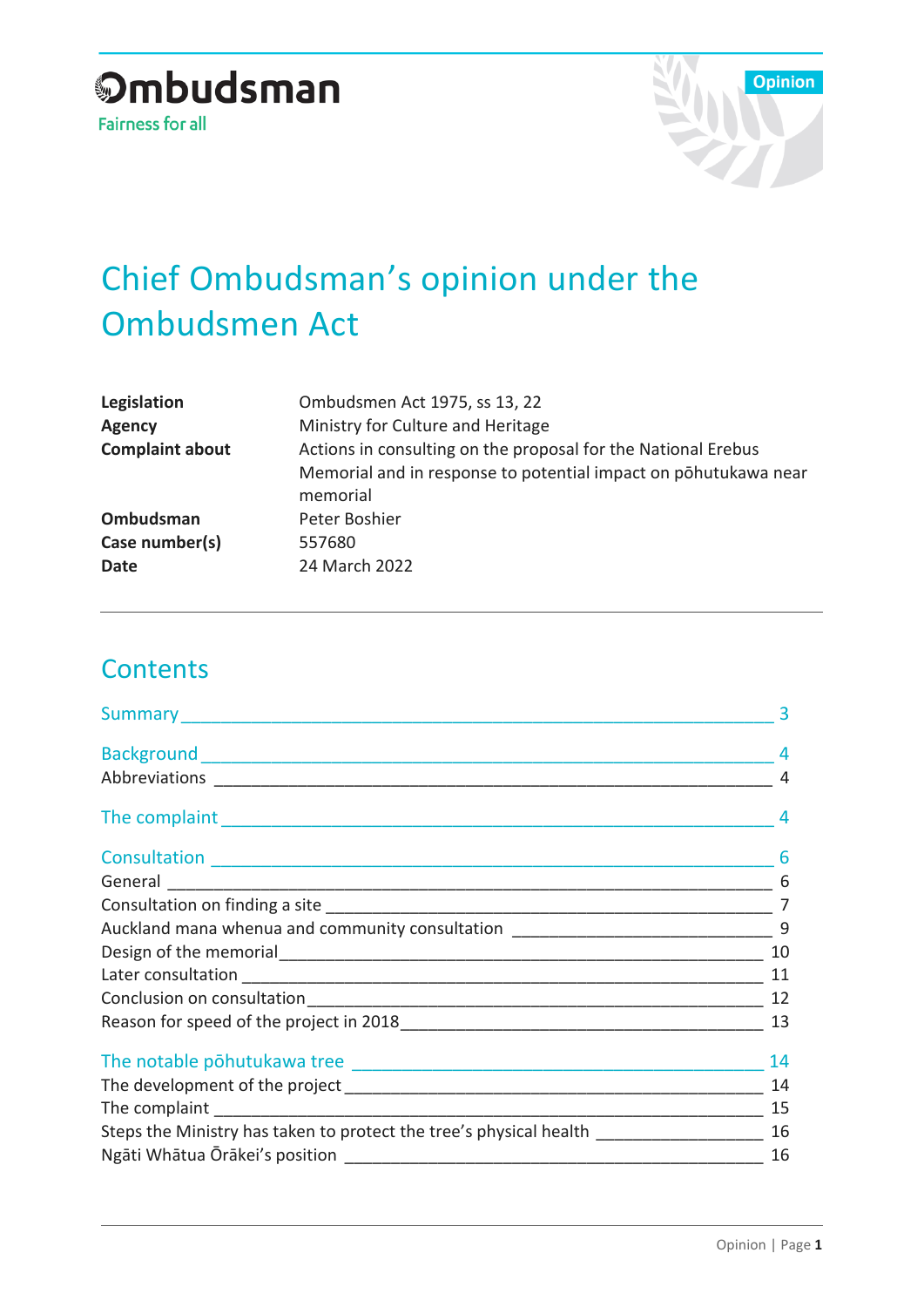|                                                                                  | 17 |
|----------------------------------------------------------------------------------|----|
|                                                                                  | 18 |
|                                                                                  | 19 |
|                                                                                  | 20 |
|                                                                                  | 21 |
|                                                                                  | 22 |
| Whether the park was the wrong site for the memorial ___________________________ | 23 |
|                                                                                  | 25 |
|                                                                                  | 26 |
| Recommendation entrance and the commendation                                     | 27 |
|                                                                                  | 29 |
| Appendix 2. Comments from the complainants on the mauri of the pohutukawa 31     |    |
|                                                                                  | 31 |
|                                                                                  | 32 |
| Appendix 3. Extracts from Ombudsmen Act 1975 36                                  |    |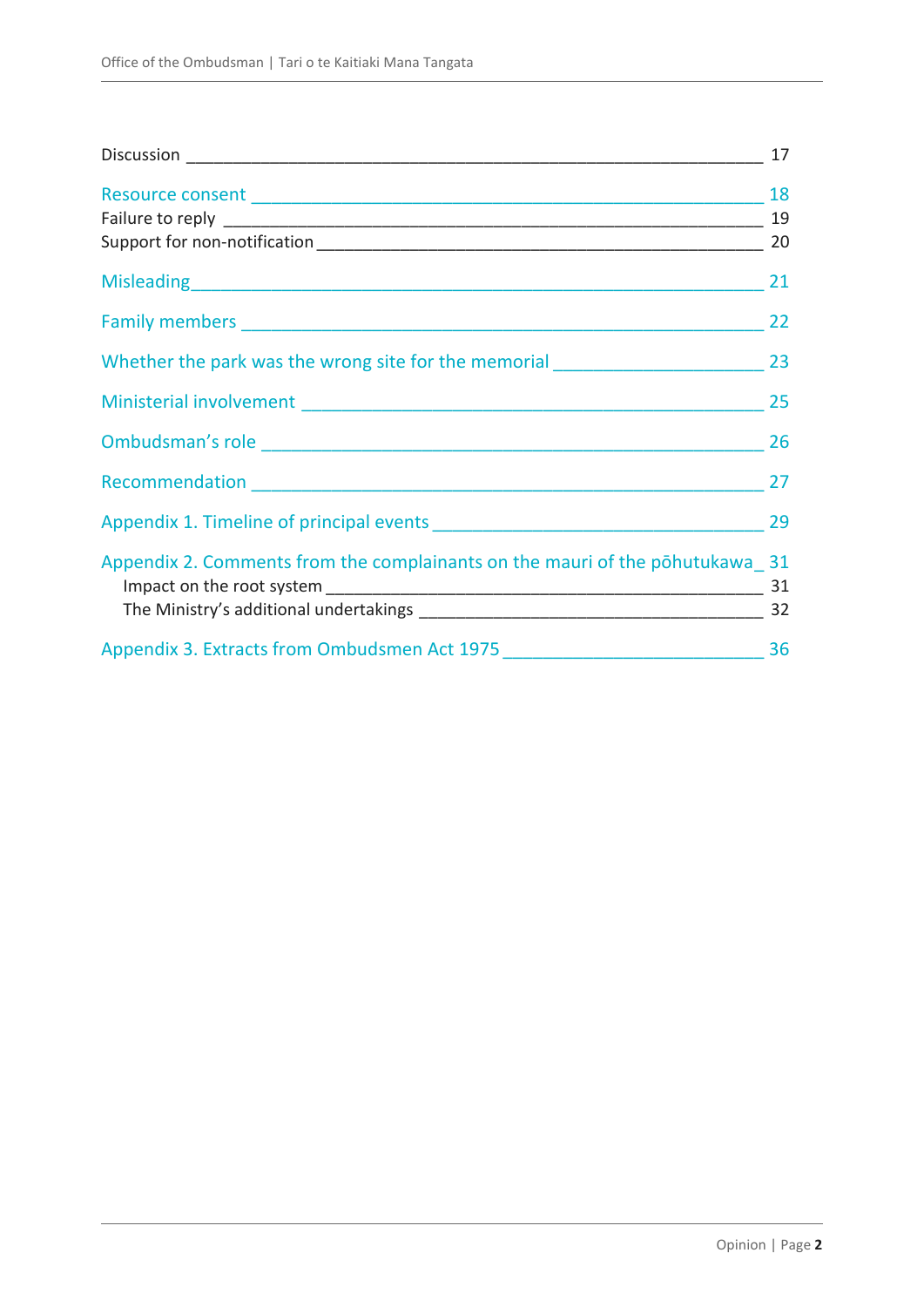### <span id="page-2-0"></span>Summary

- 1. I have found that the lack of consultation by the Ministry for Culture and Heritage/Manatū Taonga (the Ministry) before forming a preference in August 2018 for Dove-Myer Robinson Park/Taurarua as the site for the National Erebus Memorial was unreasonable. Specifically, my view is that the Ministry should have consulted the wider local community and all Tāmaki Makaurau iwi comprising the mana whenua before forming a preference for any site in Auckland.
- 2. I also find that the Ministry acted unreasonably in failing to reply in October 2019 to correspondence about the resource consent.
- 3. I do not consider that the Ministry acted unreasonably in the design process that it undertook for the memorial.
- 4. I do not consider that the Ministry deliberately misled Ngāti Whātua Ōrākei or Waitematā Local Board members as to the level of support from Erebus family members for a memorial sited in the park.
- 5. While the Ministry has taken a range of steps to protect the physical health of a notable pōhutukawa tree in the park, strong views about the impact construction will have on the mana and mauri of the tree were conveyed to me during my investigation. I am satisfied that the Ministry is now cognisant of these.
- 6. While I am critical of the lack of community involvement prior to the Ministry preferring Dove-Myer Robinson Park, I do not consider that its own preference for that site can be said to be wrong. What the lack of consultation has done is deny an opportunity for wider community and Māori involvement in considering a range of possible locations for the national memorial. A sense of grievance over this continues to exist among some members of the local community.
- 7. Thus, while the project had moved swiftly up to August 2018 in an endeavour to begin work on site in time for the fortieth anniversary of the tragedy in November 2019, it moved much more slowly thereafter, taking more than two years before the park was finally confirmed as the location. I accept that unanimity was never feasible but seeking the views of the wider Auckland community and its iwi and building those into decision-making in 2018, even though this may have delayed the site selection slightly, would have been reasonable and could have led to faster progress for the project in the long-run. Though whether a start could ever have been achieved by November 2019 is doubtful.
- 8. In considering an appropriate recommendation I have had regard to a range of factors. There is a considerable sense of grievance amongst some members of the community which might reasonably be seen as tainting the memorial if no further steps are taken to resolve this before construction begins. The Ministry and Ministers have to balance this against several other factors, including the support for the site which does exist. My recommendation, which it is hoped is constructive in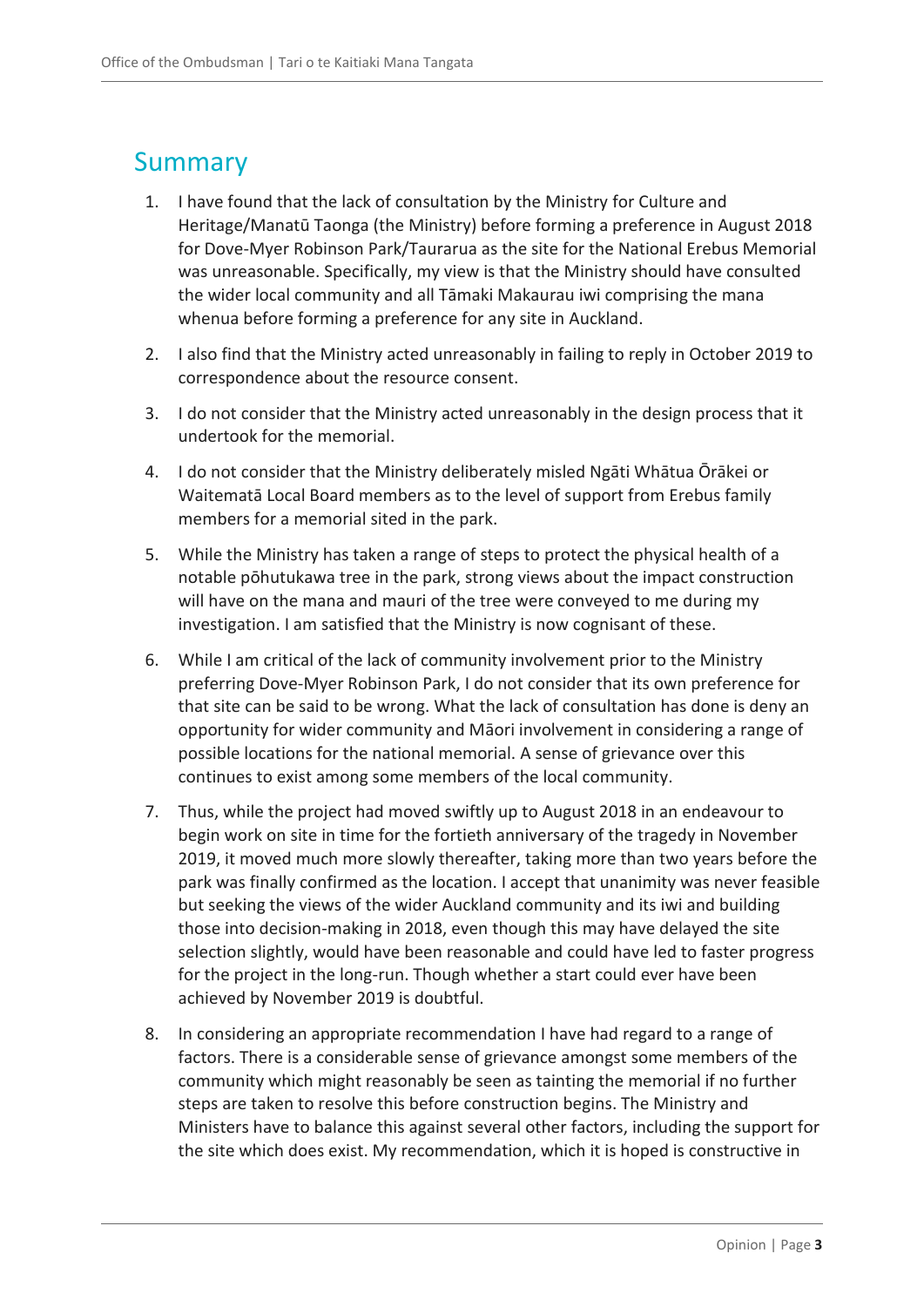this complex context, is that before a decision is made to begin construction on this site the Ministry undertakes reasonable steps to attempt to resolve the sense of grievance that the failure to consult more widely has created.

### <span id="page-3-0"></span>**Background**

- 9. The crash of Air New Zealand Flight TE901 into Mount Erebus on 28 November 1979 killing all 257 passengers and crew is New Zealand's worst civil disaster. The event was a traumatic experience for the country but especially, of course, for the family and friends of those lost in the disaster and for those involved in the recovery operation. It led to a Royal Commission that made findings of fault, subsequent judicial proceedings, and much anguish for all concerned.
- 10. The tragedy has never been commemorated by a single national memorial, though it is said that there are 28 memorials to it scattered throughout the country.
- 11. Following an approach from an advocacy group in 2016, the Ministry began work on establishing a national memorial that would list the names of all those lost in one location and offer a particular place to reflect on their loss. This work led to the then Minister for Arts, Culture and Heritage (Rt Hon Jacinda Ardern) announcing on 28 November 2017 the Government's intention to establish a National Erebus Memorial.
- 12. The project for the establishment of the memorial was led by the Ministry. A timeline of the principal events occurring in the course of the project is set out in Appendix 1 to this opinion.

### <span id="page-3-1"></span>**Abbreviations**

13. The following abbreviations are used in this opinion:

| AC.         | <b>Auckland Council</b>          |
|-------------|----------------------------------|
| BM          | Boffa Miskell                    |
| <b>DMRP</b> | Dove-Myer Robinson Park/Taurarua |
| <b>WLB</b>  | Waitemata Local Board            |

### <span id="page-3-2"></span>The complaint

14. The site chosen for the memorial in Auckland is Dove-Myer Robinson Park (also known as the Parnell Rose Gardens) or Taurarua, a site within the rohe of Ngāti Whātua Ōrākei. The park contains important archaeological remains. It is the location of Mataharehare Pa which was abandoned or destroyed in the early part of the last century. It is also the site of the house and extensive gardens of a prominent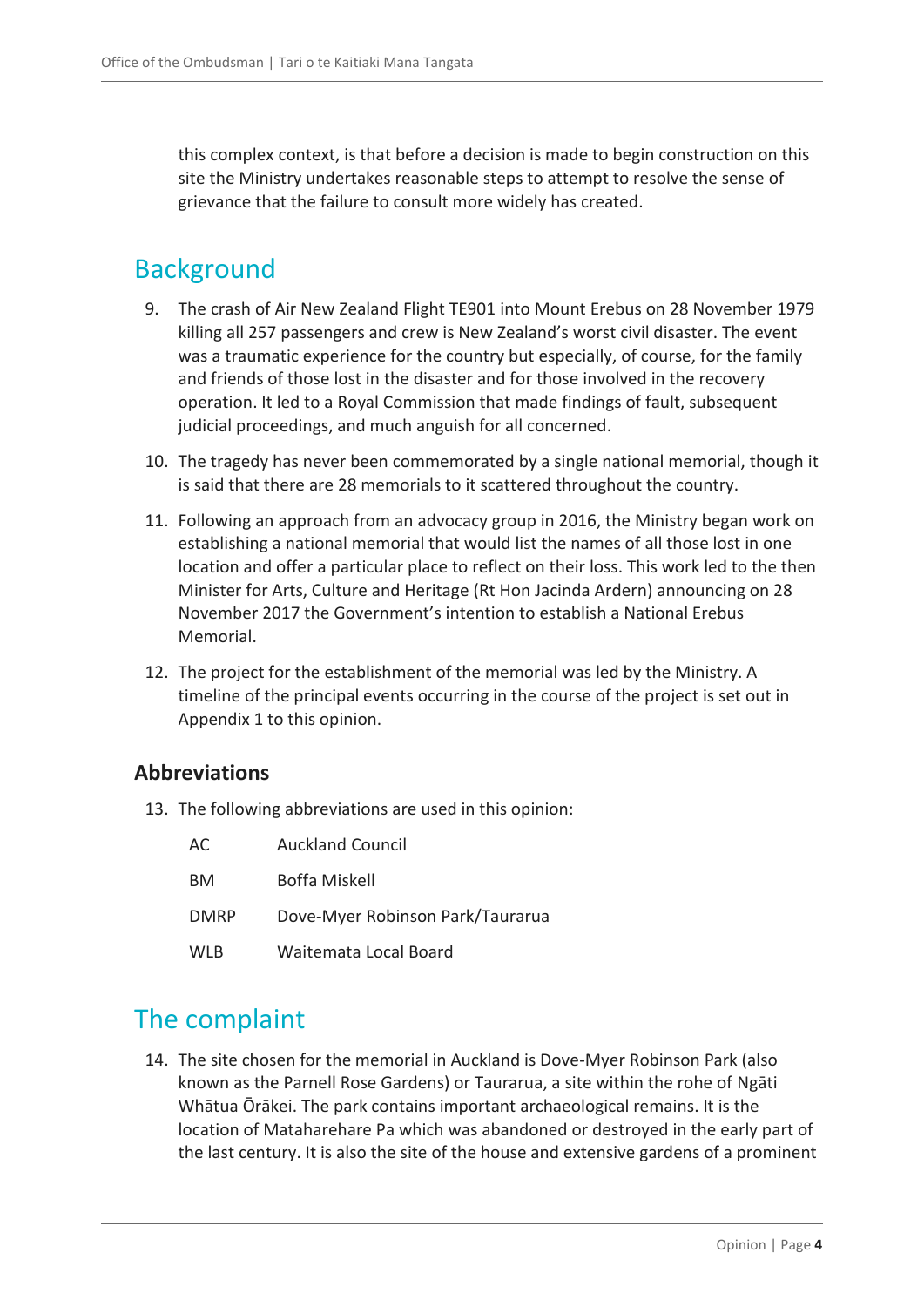nineteenth century settler, Sir John Logan Campbell, whose house was demolished in 1924. There are a large number of native trees in the park. In particular, there is one notable pōhutukawa tree that may be affected by the works that are proposed.

- 15. In these circumstances there is opposition from some Māori and members of the local community. This led to a rāhui being placed on the site and, on 26 July 2021, a complaint being lodged with my office. I note Ngāti Whātua Ōrākei told me that the rāhui was not placed in accordance with its tikanga.
- 16. After discussion with the complainants, Dame Rangimarie Naida Glavish DNZM JP, $<sup>1</sup>$ </sup> Jo Malcolm, Steve Phillips, Margaret Brough, Anne Coney and Roger Burton, and consideration of advice I received from senior staff, I decided to investigate the Ministry's consultation with the various interested parties on the proposal and its response to the concerns about the potential impact on the pōhutukawa tree of the development. This investigation commenced on 4 October 2021. A separate investigation is underway relating to the Auckland Council's (which includes the Waitemata Local Board's) consultation on the proposal and the recommendation to an independent commissioner that the resource consent application for the memorial not be notified.
- 17. During the course of this investigation my staff met with the complainants, the Ministry's Chief Executive and other staff involved in the project, members of a group representing some Erebus family members, and the Ngāti Whātua Ōrākei Trust Board.
- 18. A provisional opinion specifically identifying matters on which I was critical of the Ministry's actions was provided to the Ministry for comment of 2 December 2021. There have been ongoing exchanges of information with the Ministry throughout the investigation. The Ministry's comments on the provisional opinion have been taken into consideration in forming my final view. Where I considered it appropriate, I have referred to the Ministry's comments in the relevant sections below. A provisional opinion was also provided to the complainants on 1 March 2022. The complainants' comments on that opinion were also taken into consideration before I reached my final opinion.
- 19. An Ombudsman's investigation is not akin to obtaining an interlocutory injunction, and the Ministry (having obtained all the approvals required for the project) was on the point of starting work on the site when my investigation was notified. After

 $\overline{a}$ 

<sup>1</sup> Dame Naida Glavish is a member of Pūhara Mana Tangata, an advisory group of Māori rangatira that provides guidance to the Chief Ombudsman on engagement and communications with Māori, as well as promoting the role of the Ombudsman to wider Māori audiences. The Terms of Reference for Pūhara Mana Tangata can be found on the Ombudsman's website ([www.ombudsman.parliament.nz/resources/puhara-mana-tangata](http://www.ombudsman.parliament.nz/resources/puhara-mana-tangata-terms-reference)[terms-reference](http://www.ombudsman.parliament.nz/resources/puhara-mana-tangata-terms-reference)). While Pūhara Mana Tangata are not involved in investigations, Dame Naida's membership could potentially give rise to a perceived conflict of interest. I disclosed this potential conflict to the Ministry after notifying the investigation and outlined how it was being managed by my office. The Ministry have not raised concerns about the potential perceived conflict.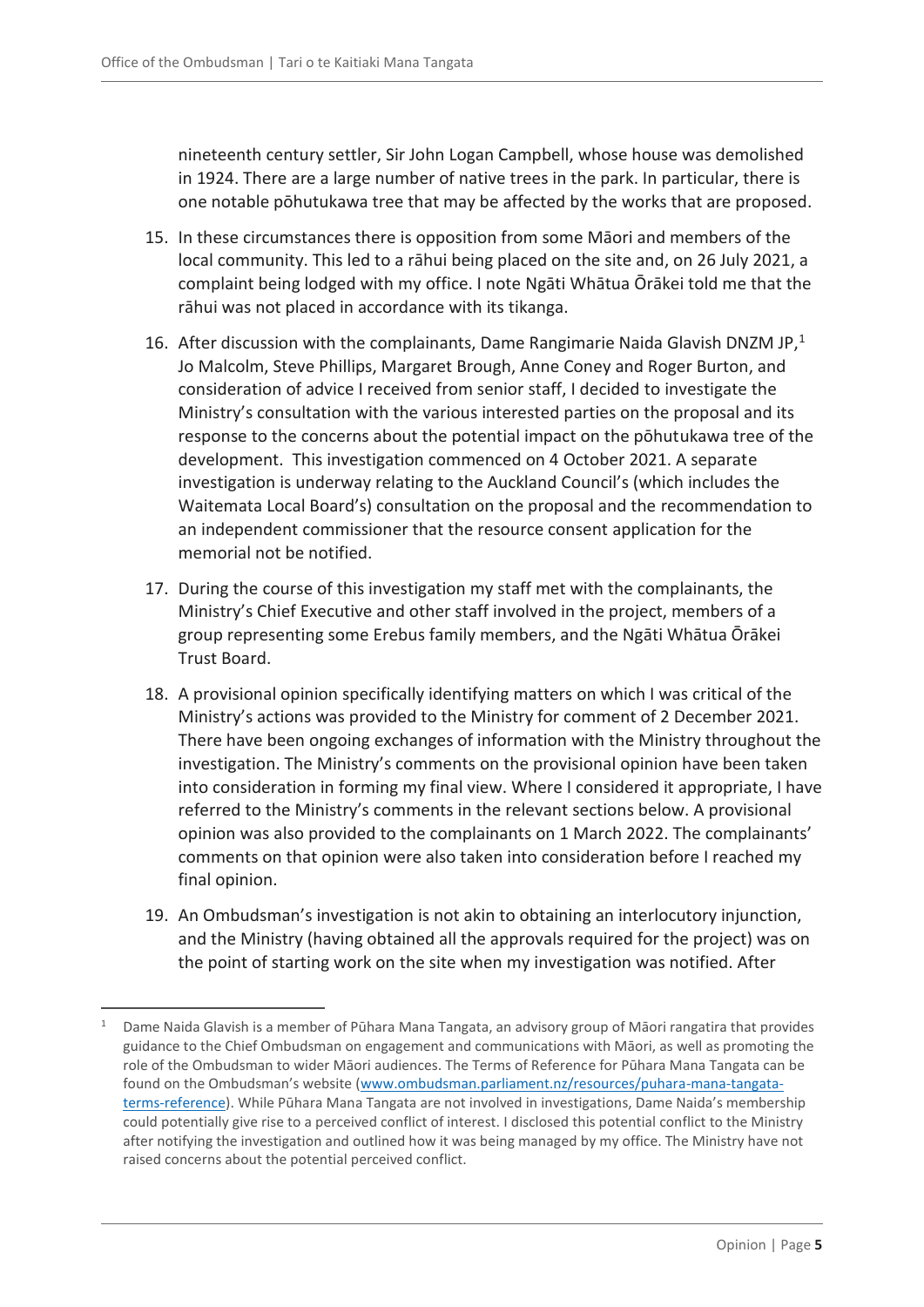discussion with the Chief Executive of the Ministry it was agreed that the start of irreversible work would be deferred for at least a month to allow time for this investigation to be undertaken. I am grateful for the Chief Executive's co-operation in this regard and for its general co-operation throughout the investigation.

### <span id="page-5-0"></span>Consultation

### <span id="page-5-1"></span>**General**

- 20. The first main allegation by the complainants was that the selection of Dove-Myer Robinson Park (DMRP) as the site for the National Erebus Memorial was determined by the Ministry without adequate wider consultation. They suggest that the outcome was predetermined. *Predetermination* I see as occurring when a decision-maker who is in the process of consulting on a matter has already decided what the outcome of that consultation will be or has a preferred outcome that is not disclosed as part of the consultation. In these circumstances the consultation is rendered pointless and those taking part in it are being misled.
- 21. From my reading of events in the critical period in 2018, it does not seem that this was the situation here. Rather than there being a predetermined outcome to a consultative process, what is at issue is whether there was consultation at appropriate stages at all. I prefer, therefore, to look at the matter from this perspective. This initially involves a consideration of what consultation might have been expected to occur at each stage and what form that consultation would take.
- 22. I accept, of course, that as a matter of law there is no general obligation to consult. That proposition is itself subject to exceptions that may arise in particular circumstances, and I put it wholly aside in an Ombudsman context. Whatever standards the law may permit, the principles of good administration embodied in the Ombudsmen Act 1975 require that on a matter of this significance there will be stages at which some form of consultation is necessary. I do not think that this would be disputed and, indeed, consultation has occurred at various stages of the Erebus memorial project. The question for me is: did it occur, and did it occur in a satisfactory form, at appropriate stages of the project?
- 23. I see this being addressed by considering various levels of the project as these moved from the more general to the more specific and by considering who if anyone could or should have been involved at those levels. Thus one would move from a general question – for example, should there be a memorial at all, which might involve the entire country - to a very specific question – whether to site it in a particular locality – which might only involve residents and mana whenua interests. The views of family members who lost loved ones at Erebus would, of course, be taken into account at every stage. In this regard, I can say at the outset that I am satisfied that the Ministry engaged with those Erebus family members who wished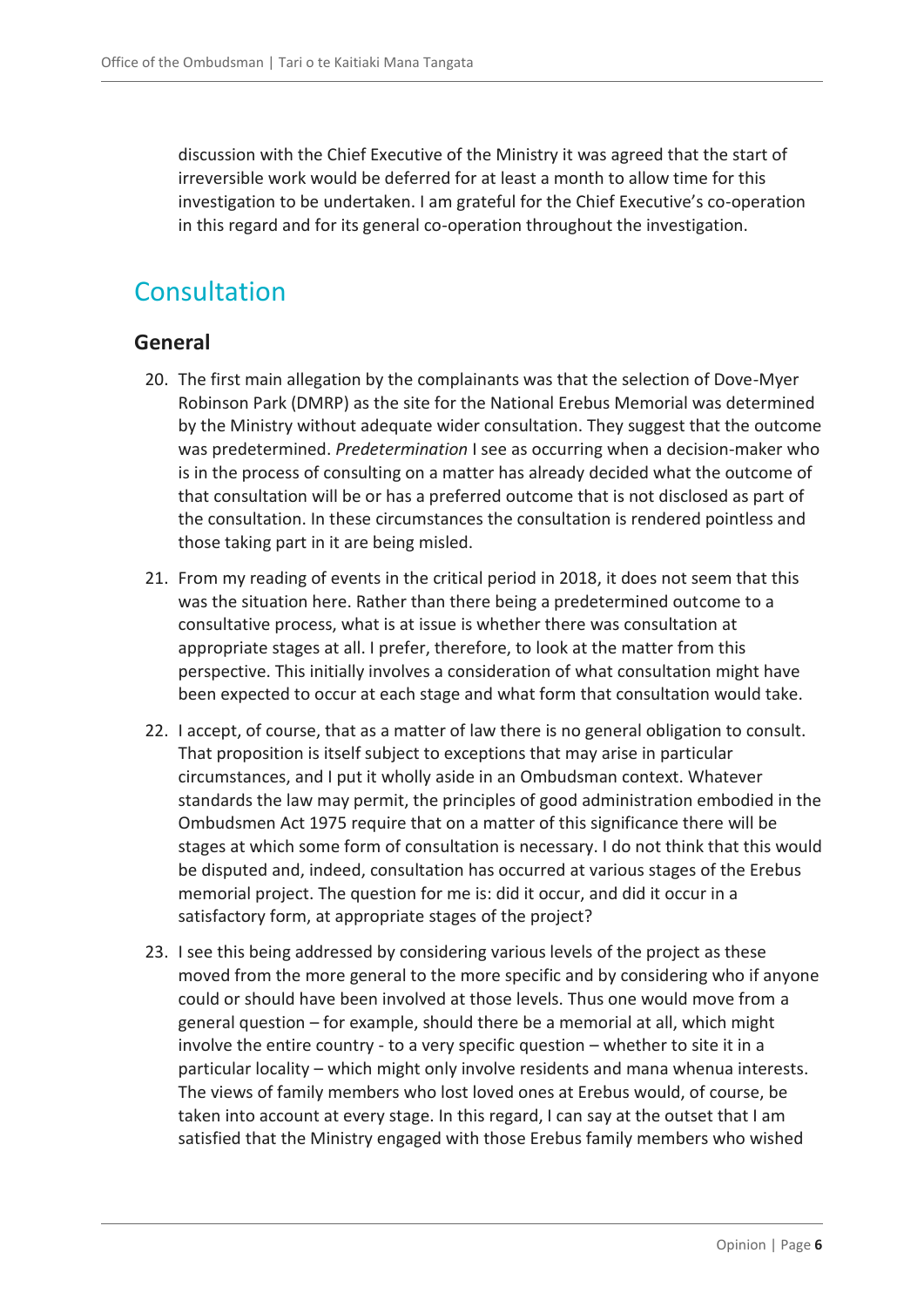to participate (not all did or could be contacted) at every stage of the project. (I will say a little more about what *'Erebus family member'* means later in this opinion.)

24. A hierarchical table of consultation possibilities regarding the national memorial might look like this:

| <b>Stage of project</b>                                                    | <b>Potential consultees</b>                                                                         |
|----------------------------------------------------------------------------|-----------------------------------------------------------------------------------------------------|
| Whether to have a memorial                                                 | Entire country                                                                                      |
| Which city or region in which to locate it                                 | Entire country                                                                                      |
| Once a city or region is identified, where to<br>locate it:                |                                                                                                     |
| By inviting suggestions at large                                           | Residents of the city/Erebus families/all<br>mana whenua with an interest in possible<br>sites      |
| By inviting suggestions at large after specifying<br>criteria for the site | Residents of the city/Erebus families/all<br>mana whenua with an interest in possible<br>sites      |
| After drawing up a short-list of potential sites                           | Residents in those localities/Erebus<br>families/all mana whenua with an interest<br>in those sites |
| After identifying one site                                                 | Residents of that locality/Erebus families/all<br>mana whenua with an interest in that site         |

### <span id="page-6-0"></span>**Consultation on finding a site**

- 25. In this case, the Government at an early stage took the decision to have a National Erebus Memorial and I have seen little disagreement with this (though I am aware that feelings on this are not unanimous). As to which city or region it should be located in, on the basis of the information I have considered, there seem to have been only two strong alternatives. The fatal flight took off from Auckland and was scheduled to land first at Christchurch on its return, leaving these cities as the only likely suitable locations for such a memorial. There was no general community engagement on this question. Instead the Ministry sought approval for Auckland at ministerial level only. I am aware that there were some family members who would have preferred Christchurch, but I think that the arguments for Auckland are sufficiently strong that it was not unreasonable to omit community consultation before recommending it. I note the complainants have also made it clear to me that they do not oppose Auckland as the location for the memorial.
- 26. Having selected a preferred city, there was the question of finding a site in Auckland. The Ministry went about this by opening discussions with the Auckland Council (AC). This is an obvious place to start in any case, but it was made more so by the wish, if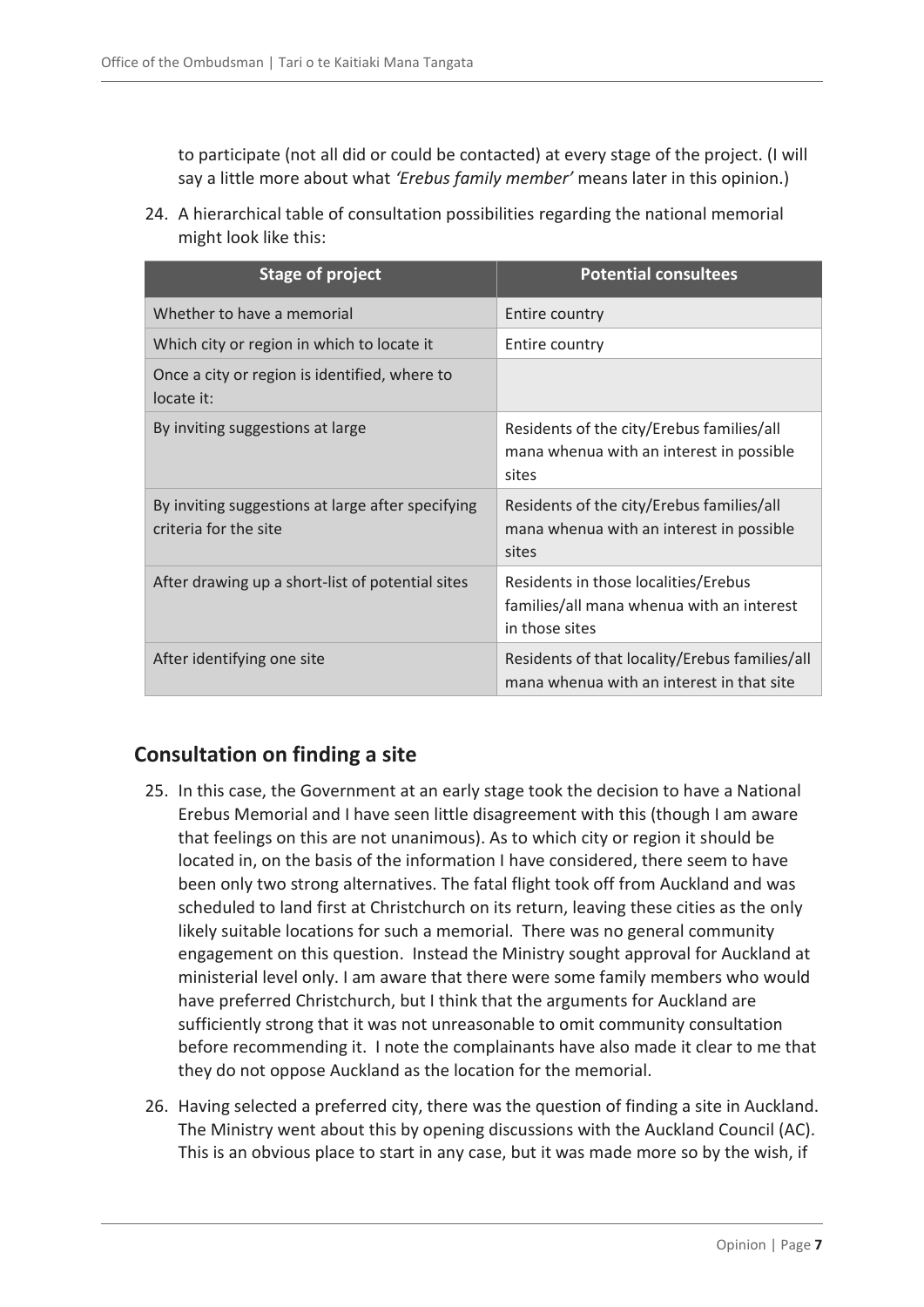possible, to find a Council-owned site. I note that the preference for a Councilowned site would not have precluded public consultation with that particular criterion identified.

- 27. It is really at the next stage of the project that I think that the lack of consultation over options is more serious. As a result of discussions between the Ministry and AC, 10 potential sites for the memorial were identified. DMRP was one of these options. Staff from Ministry and AC paid a visit to these locations on 12 June 2018. Following this visit a short-list of five sites was drawn-up and the then Minister for Arts, Culture and Heritage was briefed on them on 14 June 2018. On 23 August 2018 Ministry recommended DMRP to the then Minister as the site for the memorial, so it clearly formed its preference for DMRP at some point in the period 14 June – 23 August 2018.
- 28. In July 2018 Ministry commissioned Colmar Brunton to survey Erebus family members and those involved in the recovery operation. The survey was open from 24 July to 6 August. It sought their views on the features of a memorial. Participants were not specifically asked where they thought a memorial should be sited, though some expressed their views on this. Rather they were asked questions that sought their opinions on the qualities of a suitable site such as seclusion, trees, etc.
- 29. Preliminary survey results were available on 26 July and the final survey results were delivered on 14 August 2018. The Ministry claims that by this time no site had been selected as its preference and that the feedback from the survey was taken into account and was a critical factor in the decision on a preferred site.
- 30. I accept that the survey results were taken into account by Ministry but it seems to me more to validate or confirm a decision already provisionally arrived at than to lead it. As far as location was concerned, the preferences expressed in the survey were generic. They were consistent with a number of possible sites. There was nothing that would specifically lead one to DMRP though DMRP was arguably consistent with them (the complainants would not agree that it was). Of those who expressed a preference for a particular site (they were not specifically asked to do so), none identified DMRP. Within the Ministry, and before the survey ended, it is clear that a definite preference for DMRP as the site of the memorial had emerged. For example, on 31 July 2018, a Ministry official contacted environmental consultants, Boffa Miskell (BM), saying that site options were narrowing down and that there was one in particular that the Ministry would like it to take a look at - DMRP. Indeed having received the 36 page survey results on 14 August, only two days later BM was paying a visit to DMRP to report on its suitability. BM was only ever asked to report on the suitability of DMRP. It was never asked to report on any of the other possible sites that had been identified. I have never seen any comparative analysis of the other sites measuring them against the survey results. Attention has been concentrated solely on DMRP.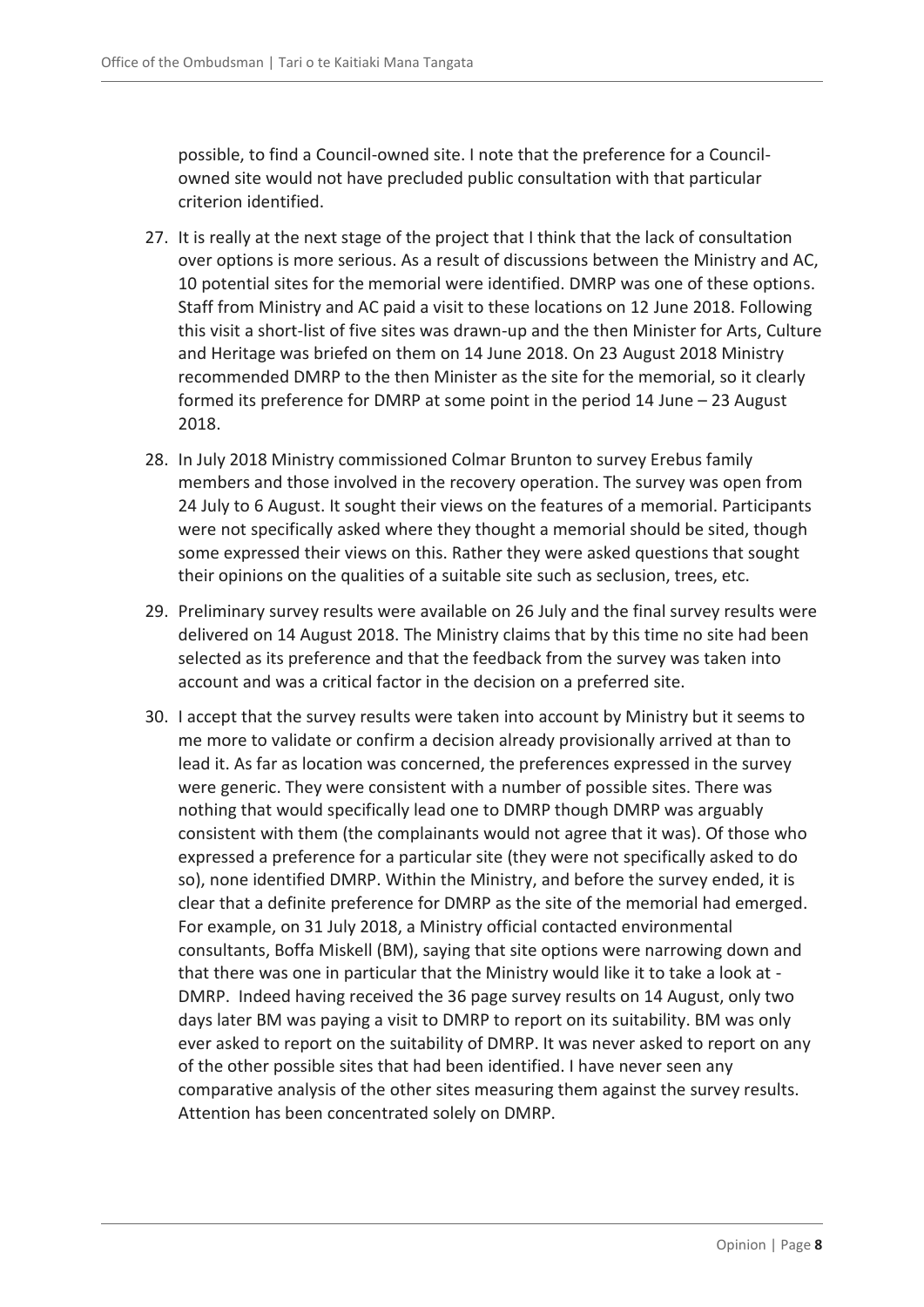### <span id="page-8-0"></span>**Auckland mana whenua and community consultation**

- 31. It is clear that there was no consultation with either Auckland residents or mana whenua before the decision to support DMRP was made.
- 32. I find the lack of any contact with mana whenua interests prior to forming a preference particularly surprising given the obligations of consultation with indigenous peoples recognised at an international level and the Crown's partnership obligations under Te Tiriti/Treaty of Waitangi. Quite apart from whether it can be said that a legal obligation to consult mana whenua exists, my view is that before forming a preference for a site there should have been engagement with all mana whenua who had an interest in possible sites as a matter of good administration. That failure to do so here appears to me to be unreasonable.
- 33. I consider that consultation could have occurred by way of individual approaches to iwi within whose rohe potential sites had been identified. This was not done.
- 34. Apart from consultation with mana whenua there is also the question of involving the wider Auckland community in consideration of possible sites. I have seen no evidence that this was considered either. I consider that it should have been. I will discuss this further below.
- 35. In any event, the lack of consultation with either residents or mana whenua created problems for Ministry when, later, it submitted an application to the Waitemata Local Board (WLB) acting for AC, seeking landowner approval. The lack of consultation with mana whenua in particular was raised at a WLB workshop on 9 October 2018. Ministry tried to meet this objection by proposing that a condition be attached to any landowner approval making it subject to mana whenua consultation. WLB did not agree, insisting that such consultation be held before it gave its approval. The workshop also noted the lack of public consultation to date and queried Ministry as to whether other sites were being considered. By this time, of course, they were not. On 20 November 2018 the WLB did give in-principle support for DMRP but in the expectation of further mana whenua consultation, which was specifically noted in its minutes.
- 36. Consultation with Ngāti Whātua Ōrākei was initiated almost immediately after the workshop on the basis that DMRP was in its rohe. Its support was quickly obtained. The complainants submit that Ministry did not adequately consult other Tamaki Makaurau iwi at that time nor did they give Ngāti Whātua Ōrākei sufficient or fully accurate information that would enable it to give an informed consent.
- 37. In respect of the latter, I note Ministry's engagement with Ngāti Whātua Ōrākei has now extended over three years. The iwi has raised issues over this period with Ministry that the Ministry has responded to, apparently to the former's satisfaction. On 3 March 2021, the Chair of the Trust Board issued a statement reaffirming complete support for the project. This was reiterated to me in the course of this investigation. I accept that there may be different views within the iwi over how this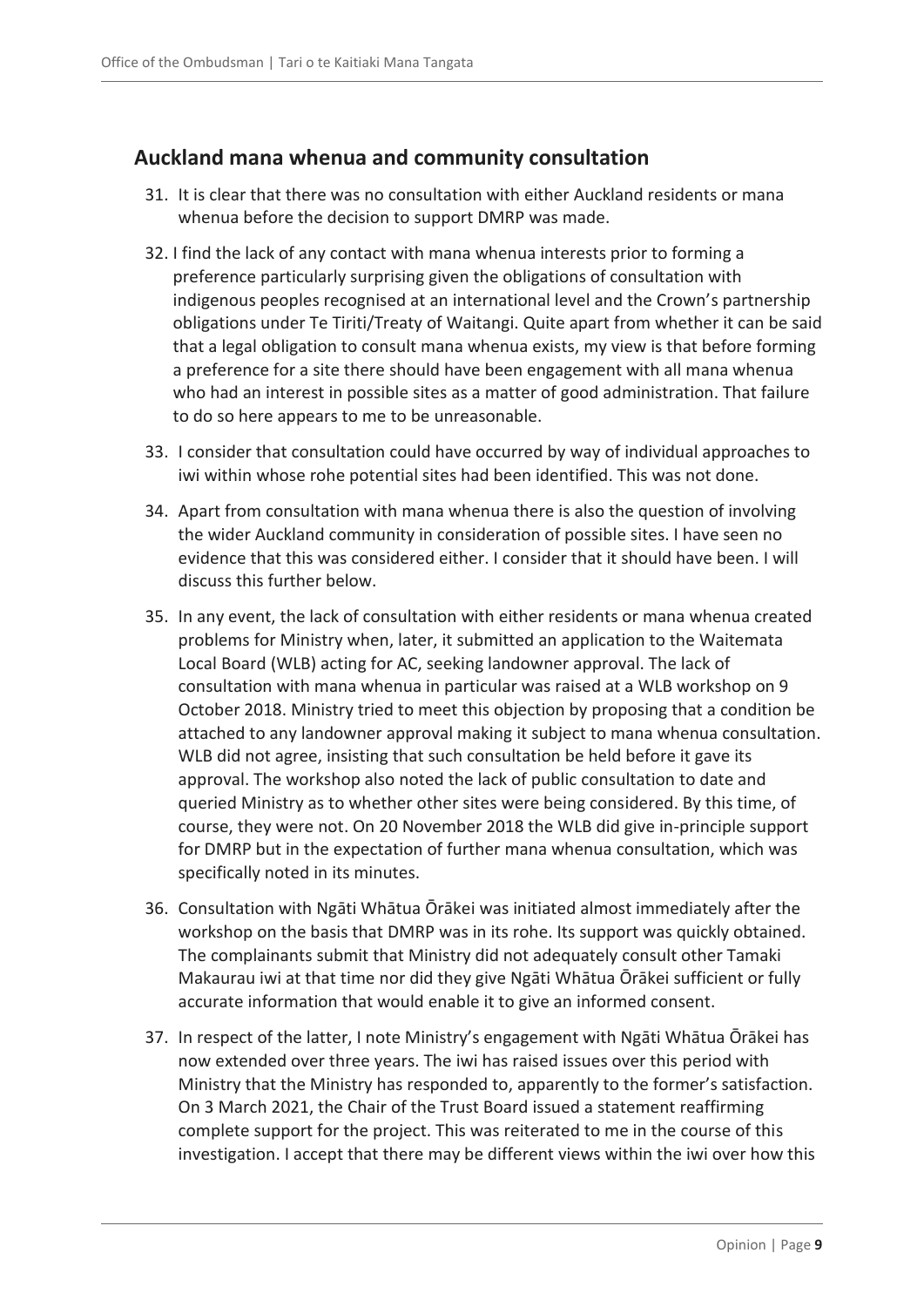consultation has been handled and whether its support should have been forthcoming. But these are matters for Ngāti Whātua Ōrākei not for me; my focus is on the adequacy of steps taken by Ministry. In these circumstances I do not consider that Ministry's consultation with Ngāti Whātua Ōrākei can be impuned.

38. The Ministry advised me that it intended to undertake '*consultation with local interests …once a design has been selected*'. I note it did this in mid-2019. Nonetheless, I remain of the view that not engaging all mana whenua who had an interest in possible sites before forming a preference for a particular site was unreasonable.

### <span id="page-9-0"></span>**Design of the memorial**

- 39. While final landowner approval still remained outstanding, attention shifted to the design of the memorial. There was a much wider community and mana whenua involvement on this issue than had occurred in choosing a site. The Ministry also had available to it the results of the Colmar Brunton survey. Matters progressed very quickly. The complainants contrast the length of time spent over the Christchurch earthquake memorial and the large number of expressions of interest that it attracted, with the time allowed for the design stage of this project and the consequently fewer expressions of interest that resulted. This speed is criticised by the complainants. It is true that events were moving at a fast pace. Ngāti Whātua Ōrākei was fully involved in the process leading to the decision on design, and the Ministry did seek views from other iwi on the design proposals. I do not feel that the pace of events (which might equally have attracted criticism if it had not been fast enough) on its own is enough to suggest a failure of process. The complainants were critical of the Ministry's engagement with Ngāti Whanaunga. In particular, they are concerned that Ngāti Whanaunga had indicated in mid 2019 that the site was of cultural significance to them as well and had requested an opportunity to review the Ministry's proposal which the complainants believe was not taken up. I explored this further with the Ministry and am satisfied that it took reasonable steps to seek the views of interested iwi at the design phase, including Ngāti Whanaunga, and its particular reliance on Ngāti Whātua Ōrākei for detailed feedback was not unreasonable. I thus do not consider that in choosing the appropriate design for the memorial the Ministry acted unreasonably. (I will return to the consequences of the design for trees in the park later.)
- 40. The difficulty, as I see it, is that the concentration on the design of the memorial obscured the lack of consultation on an issue of prior importance to which I have already referred - that is, where it was to be situated. This is illustrated by the Ministry's later claims (for example at a WLB workshop on 27 October 2020) that the design is site-specific and that if the site is changed it will have to start over again on the design. This is challenged by the complainants, and I am in no position to judge whether they or the Ministry is correct. But it is apparent to me that this question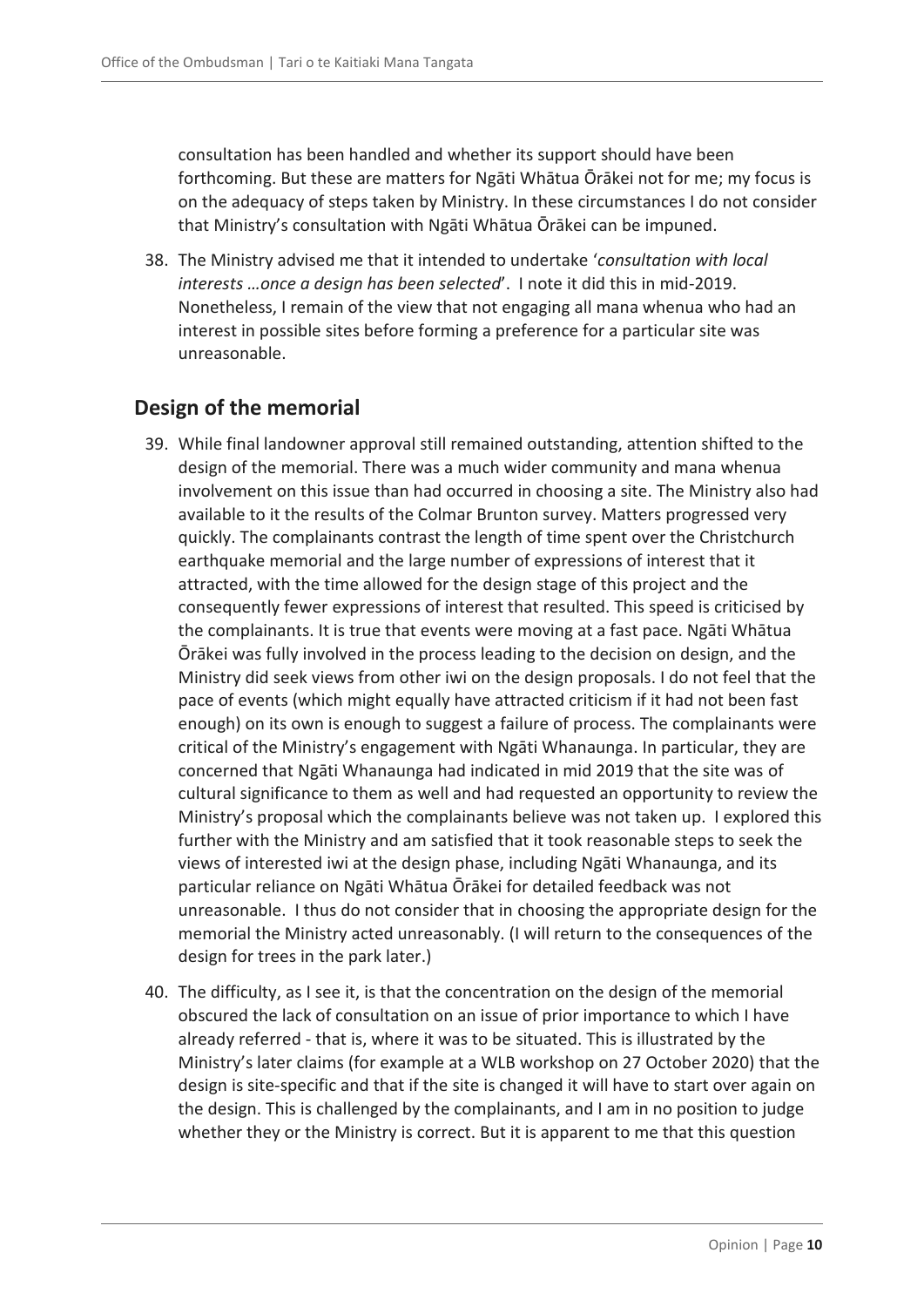has arisen acutely because the issue of the site was not satisfactorily resolved through a consultative process before the question of the design was entered upon.

### <span id="page-10-0"></span>**Later consultation**

- 41. The proceedings at WLB led to an acknowledgement of a lack of community consultation and WLB resolved to carry out its own consultation before giving landowner approval (as it was claimed that it was obliged to do in any case under the Local Government Act). Later the Ministry withdrew its application for landowner approval until after it had obtained a resource consent. It was apparent by this time that there was considerable local opposition to another memorial in DMRP (there are other memorials located in the park). It seems to have been thought that a fresh application for landowner approval backed by a resource consent would strengthen the case for approval by WLB on what had become a divisive issue.
- 42. On 18 March 2020 a resource consent was granted. The complainants have raised concerns about its non-notification but I am not concerned with it in this complaint (though I refer to aspects involving the Ministry later). On 20 September 2020 Heritage NZ granted an Archaeological Authority, leaving landowner approval as the last regulatory hurdle to be surmounted. Consultation had been carried out by WLB late in 2019. Even so, it was not until its meeting on 17 November 2020 that approval was given. At that meeting, WLB voted 4-3 in favour of granting approval (again there are complaints of irregularities with this decision and I refer to one later). AC conveyed the landowner approval to the Ministry some three weeks later.
- 43. There has thus been consultation on the specific site preferred by the Ministry. First, with Ngāti Whātua Ōrākei, on the basis that they were the mana whenua for which DMRP was in its rohe, conducted by the Ministry itself and, secondly, with the local community, conducted by WLB. But there was no wider community or mana whenua consultation *before* potential sites were whittled down to DMRP (other than the family survey, which I have discussed above). There has been specific mana whenua consultation at the design stage and, prior to lodging its application for a resource consent, the Ministry did initiate consultation with other Tamaki Makaurau iwi groups identified as having an interest in the site. I note one other iwi did indicate they wished to review the proposal in depth, which was acknowledged by the Ministry at the time. However, on the basis of the information I have reviewed, this does not appear to have been furnished to the Ministry in the end.
- 44. So while consultation did occur, whether it occurred early enough in the project and was extensive enough is a matter of real concern. It seems at least doubtful whether the site-specific community consultation would have occurred if there had not been a need for landowner approval by a political body. In the case of both mana whenua and the community, lack of consultation was identified as a deficiency at WLB proceedings. One might say that this regulatory stage did its job and cured a defective process. So it did to some extent. It was inevitable that consultation with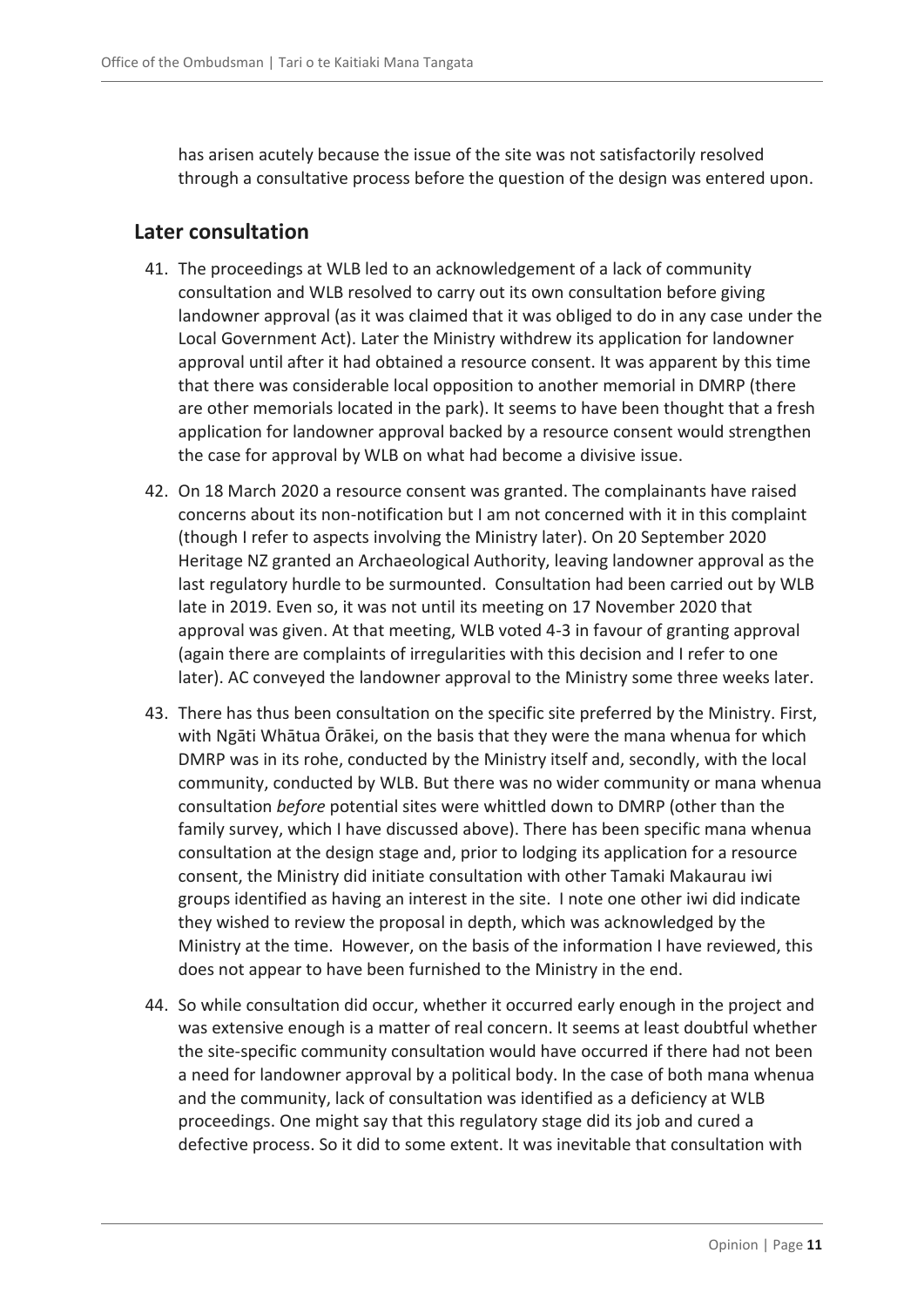the local community and mana whenua would be necessary at some stage. But this was only initiated to overcome objections raised as part of the formal approval process. I consider that it should have occurred earlier than this.

### <span id="page-11-0"></span>**Conclusion on consultation**

- 45. The Ministry's position is that it was reasonable to limit consultation on the site to those most closely affected by the accident – that is, the families of those killed on the flight and members of the recovery operation, Ice Phase. It says that other than this, there was no definable *community*, in contrast to the Canterbury earthquakes which affected the entire community and justified a broad consultation in that context. It says that its preferred site was selected on the basis of the preferences of the families and on the experience and expertise of its officials in creating significant national memorials.
- 46. Its approach was supported by an audit carried out for it by a senior lawyer in October 2020. In particular, counsel concluded that it was reasonable to limit consultation in the way that it did, particularly since the Ministry was not able to control whether a particular site would be available. Consulting on a particular site could have created an expectation that that site was definitely available. The Ministry reiterated to me that it did not engage in wider consultation or ask for nomination of potential sites as it could not guarantee that any particular site could be secured.
- 47. I am unable to accept the Ministry's position in this regard. It was perfectly legitimate for the Government to identify its preferred site and then to put its resources into securing the necessary approvals to give effect to that preference. This is what the Government did from September 2018 onwards. But even then there could be no guarantee that that site could be secured and, in fact, it took over two years from that point before DMRP was finally approved. I do not accept that because potential sites that might have been suggested as a result of a public consultation could not be guaranteed, this was an impediment to some form of consultation. That was a contingency which would be part of the background against which consultation was held.
- 48. While a smaller portion of the community was affected by Erebus than by the Canterbury earthquakes, the number who lost their lives was greater. This was to be a *national* memorial and I think that good administration required a wider degree of engagement with the community and iwi in deciding where in Auckland it should be placed. As I have noted above, engaging with iwi across Auckland before selecting a site was important, especially so given the Crown's partnership obligations under the Treaty of Waitangi. Yet I have seen no evidence that this was considered. Granted that the views of family members are vital, these could have been used to define the essential attributes of a site or to identify potential sites which appeared to the Ministry to possess these attributes, and consultation proceed accordingly. But so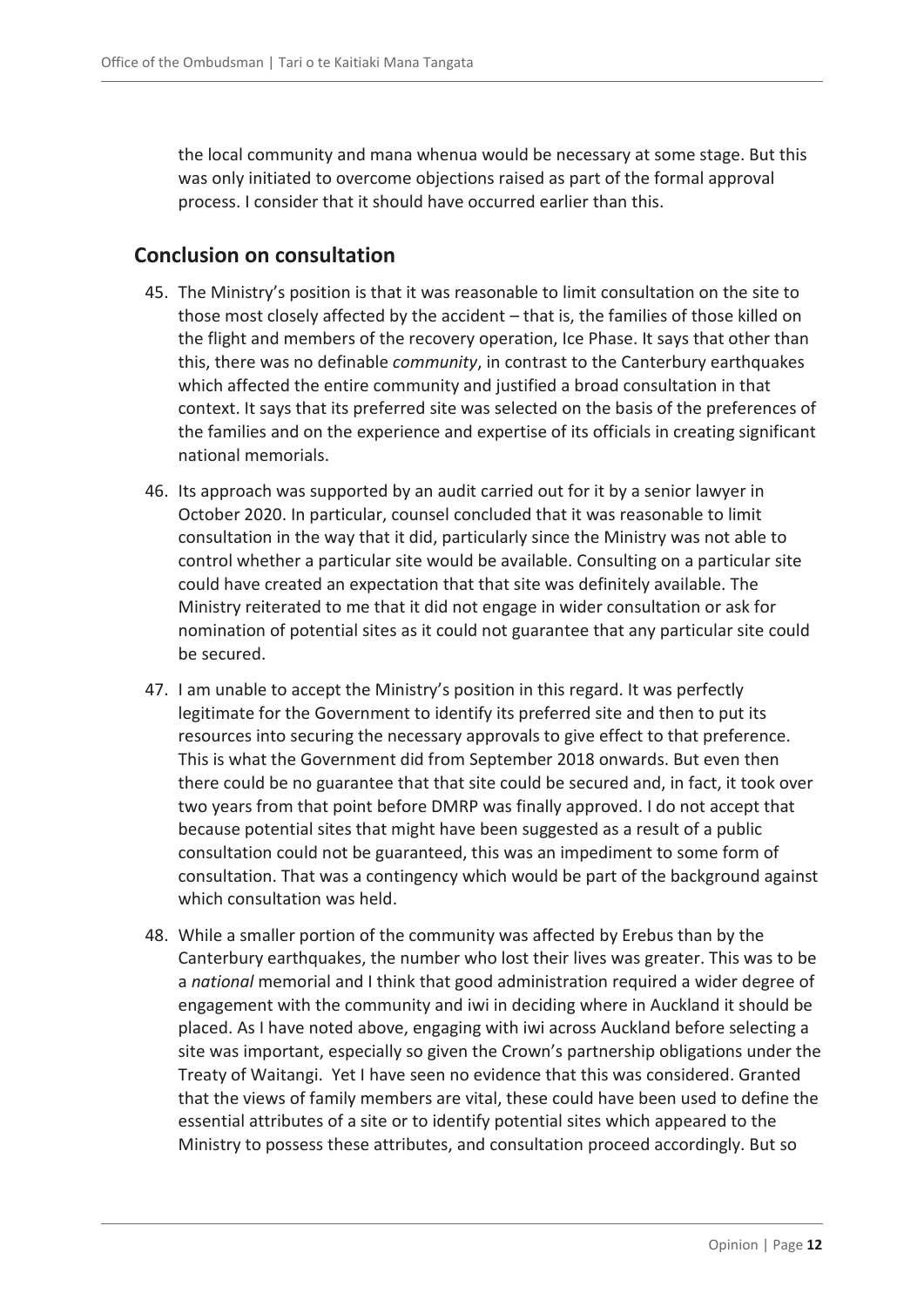too are the views of Māori who have a vital relationship with the Crown, especially when it relates to decisions that may have cultural significance to them when identifying potential sites in Aotearoa New Zealand.

- 49. The Ministry asked me to clarify what form of consultation it should have undertaken. I do not consider it is necessary to do so in detail. Wider community and Māori involvement could have involved public meetings, circulars, advertising for submissions, a commissioned survey and online surveys and directly approaching mana whenua earlier. The fact is that here there was a failure to engage at all or even to consider opening it up in early to mid-2018, which in my view was unreasonable.
- 50. There are consequences flowing from the closed process that was followed up to the decision to prefer DMRP that I think have prejudiced those such as the complainants who disagree with the decision.
- 51. One is the drive that gets behind a project when a commitment is made to one site, aspirational as it may be. Governmental resources are then devoted to advancing it. It is difficult to change minds once such a decision is made. Opponents are necessarily on the back foot from this point. All of this is understandable, indeed inevitable. But it makes it even more important to have followed an open process before this point is reached, so that those with a different point of view have an opportunity to express it when it can make a difference.
- 52. It is true that even after making the preference for DMRP, it still had to surmount regulatory hurdles and that failure at one of these might have caused it to be abandoned (failure to obtain landowner approval certainly would). But after September 2018, consideration was focussed exclusively on the merits or demerits of DMRP. What was denied by a closed process of selection prior to that time was a community debate on a wider selection of options.
- 53. In my view wider community and mana whenua input was essential by the very latest when information from the family survey was available in August 2018. It was not reasonable for the Ministry to refine its preference to a particular site with the lock-in that this led to in respect of a site-specific design for a memorial and the sitespecific regulatory authorities that were then obtained without having done so.

### <span id="page-12-0"></span>**Reason for speed of the project in 2018**

54. It seems likely that the reason that the project proceeded so quickly to the preference for a particular location by August 2018 was an endeavour to have work start on the site by the fortieth anniversary of the tragedy in November 2019. I understand that this was identified as an aspiration in the submission to the then Minister by which she approved the project in November 2017. It accounts for the fast pace at which things proceeded through the first half of 2018.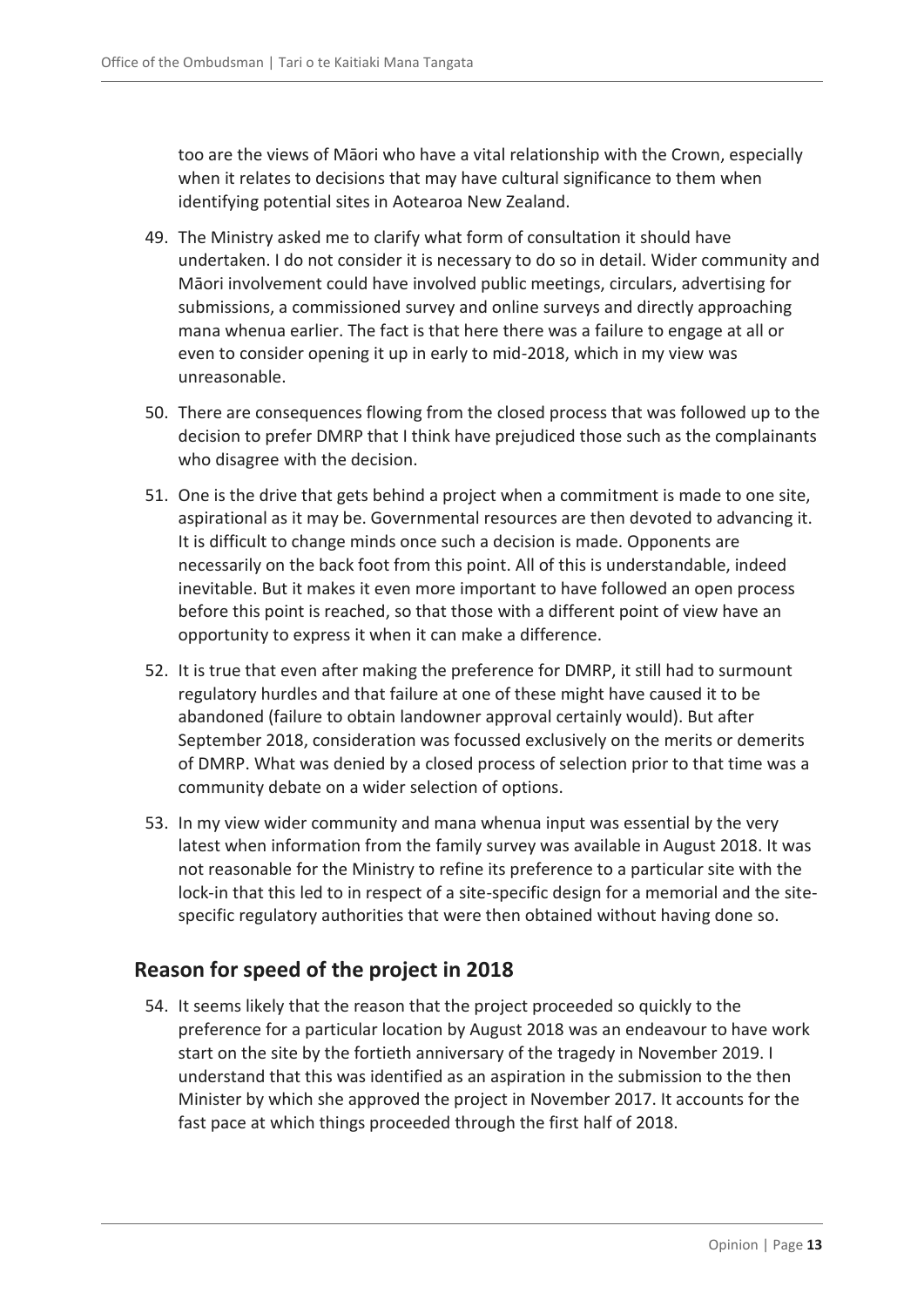55. It was in itself a laudable aim, but it could not justify omitting essential steps in the process. I have given my reasons above as to why I consider that essential steps of community and mana whenua involvement were omitted before a preference for DMRP was settled upon. There is some indication that, by October 2018, the Ministry had concluded that the project would not be completed in time for the anniversary. But, by this stage, the Government was firmly committed to DMRP.

### <span id="page-13-0"></span>The notable pōhutukawa tree

56. There is standing in DMRP a tree classified as a notable pōhutukawa (metrosideros excelsa) which is about 14m in height and said to be approaching 200 years old. It is regarded as tupuna rākau with the name Te Hā. The erection of the memorial will extend into the roots of this tree and there are likely to be annual cutbacks of the tree's branches to maintain access to the memorial. The complainants maintain that it is unreasonable to proceed with a project that could in any way endanger the mana and mauri of this taonga.

### <span id="page-13-1"></span>**The development of the project**

- 57. The controversy over the effect on the tree seems to have arisen when the project was well advanced and the placement of the memorial within the park and its encroachment on the tree began to be appreciated.
- 58. The BM report on DMRP in August 2018 identified the presence of the pōhutukawa and other native trees but at that time there was no conception of the size of the memorial or where it would stand in the park. In these circumstances no consideration was given to the possible impact on the tree at that point.
- 59. The design of the memorial that was approved in April 2019 was one that specifically took into account the contours and vegetation in the park. At the very latest it would have become apparent then that the development would have effects on the pōhutukawa and other trees in the park. These effects were then addressed by the Ministry as part of the process of obtaining a resource consent. The Ministry thus commissioned an arboricultural assessment from a specialist consultant.
- 60. The assessment was completed on 16 October 2019. It stated that the tree's root zone would be affected by the installation of a portion of the memorial and by the cleansing basin. For resource consent purposes this root zone work was assessed as a Restricted Discretionary Activity. The consultants considered that suitable procedures could be put in place so to manage the work that any adverse effect on the tree would be less than minor (and, as it did not say, thereby avoid notification of the application). As part of the resource consent process, the Ministry needed to obtain tree asset owner approval from AC. This was granted on 31 October 2019 following agreement as to the proposed works.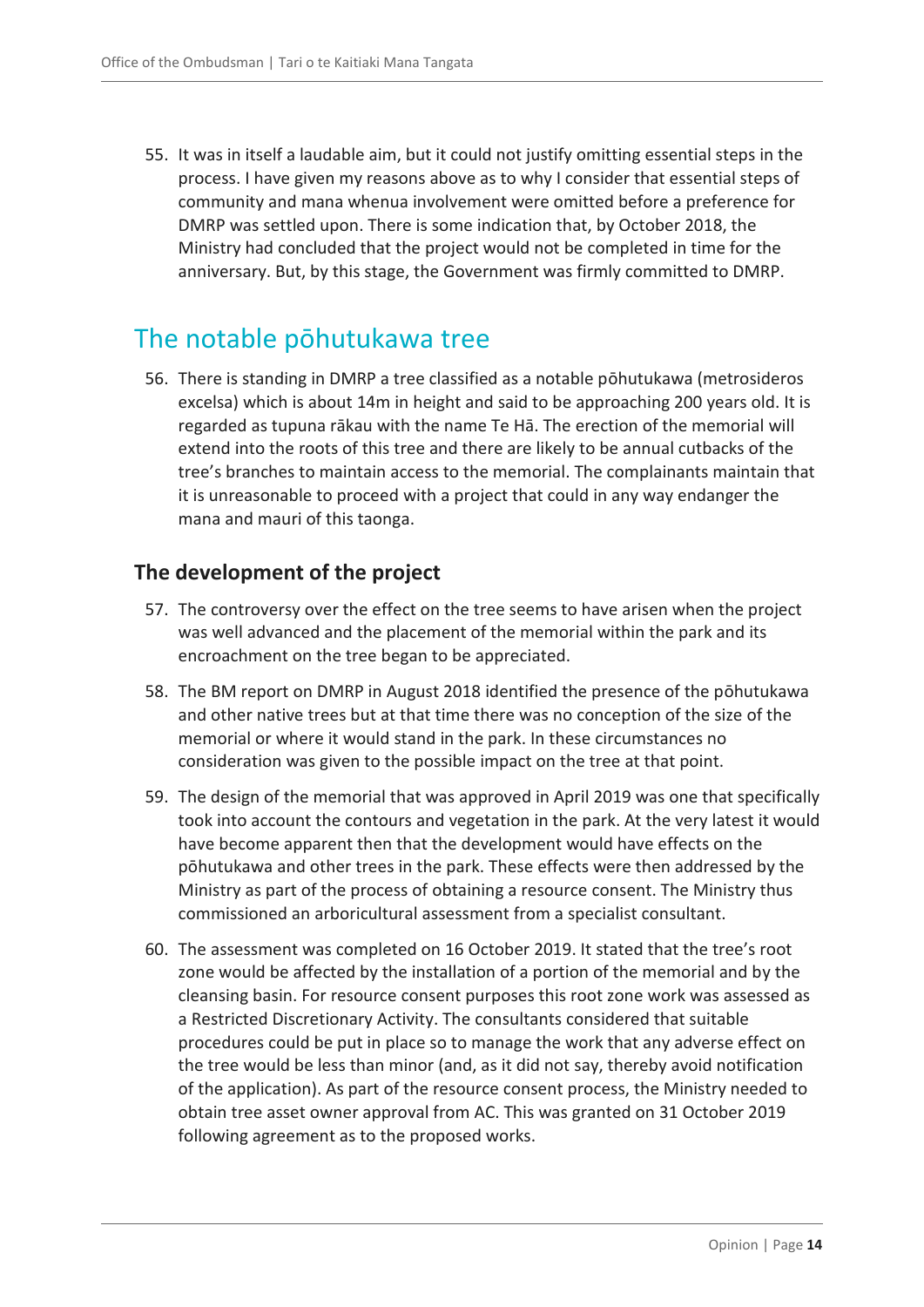61. The Independent Commissioner who considered the application decided against notification and consent was granted on 18 March 2020. The resource consent noted that there would be an effect on the tree but, it was said, by making only a small encroachment into the root zone and that this would be undertaken following best arboricultural practice. The consent included arboricultural conditions drawn from the arboricultural assessment.

### <span id="page-14-0"></span>**The complaint**

- 62. The complainants state that the status of this tree is such that it should not be exposed to any activities that compromise it. It is acknowledged that at present the tree is in a healthy state, growing at the rate of about 1% each year. They fear that the proposed development may compromise the tree's health and, given its notable status, nothing should be done which could have an adverse impact on it.
- 63. They particularly emphasise the impact of cutting its roots on the mana and mauri of the tree. They note that Te Hā is a tuakana, an elder, to humans as teina, junior, and a tupuna rākau, as an ancestor. The connection between pōhutukawa in te Ao Māori and the whenua means it has spiritual significance relating to the beginning and end of human life. They state the roots are its connection to the whenua and mauri, and severing those roots will diminish its mauri and all those who connect to it will be impacted accordingly. The mana of the tree will also be significantly diminished by the construction and presence of the memorial.
- 64. The complainants suggest that given the extensive root system of pōhutukawa (particularly the sand variety such as Te Hā), its roots could extend many metres beyond where the Ministry assumes they extend thus leading to damage to the tree that it has not anticipated. They say that the memorial's pathway extends well under the drip-line of the tree and should be moved. Shortening the structure by one metre (as the Ministry has proposed) will make no difference without an understanding of the tree's root structure.
- 65. The complainants also refer to potential damage from concrete leeching into the ground on which Te Hā feeds and maintain that this risk has not been fully considered.
- 66. The complainants were critical of the Ministry's engagement with and reliance on the advice of Ngāti Whātua Ōrākei solely on these matters. They took the view that all Tamaki Makaurau iwi views should have been included and the issues above should be the subject of a separate comprehensive cultural assessment report.
- 67. They make the point that the decision not to notify the resource consent application meant that these issues could not be satisfactorily explored before consent was granted. Comments from the complainants are set out more fully in Appendix 2. These were conveyed to the Ministry during the course of the investigation. In its response to my provisional opinion the Ministry indicated it would take these views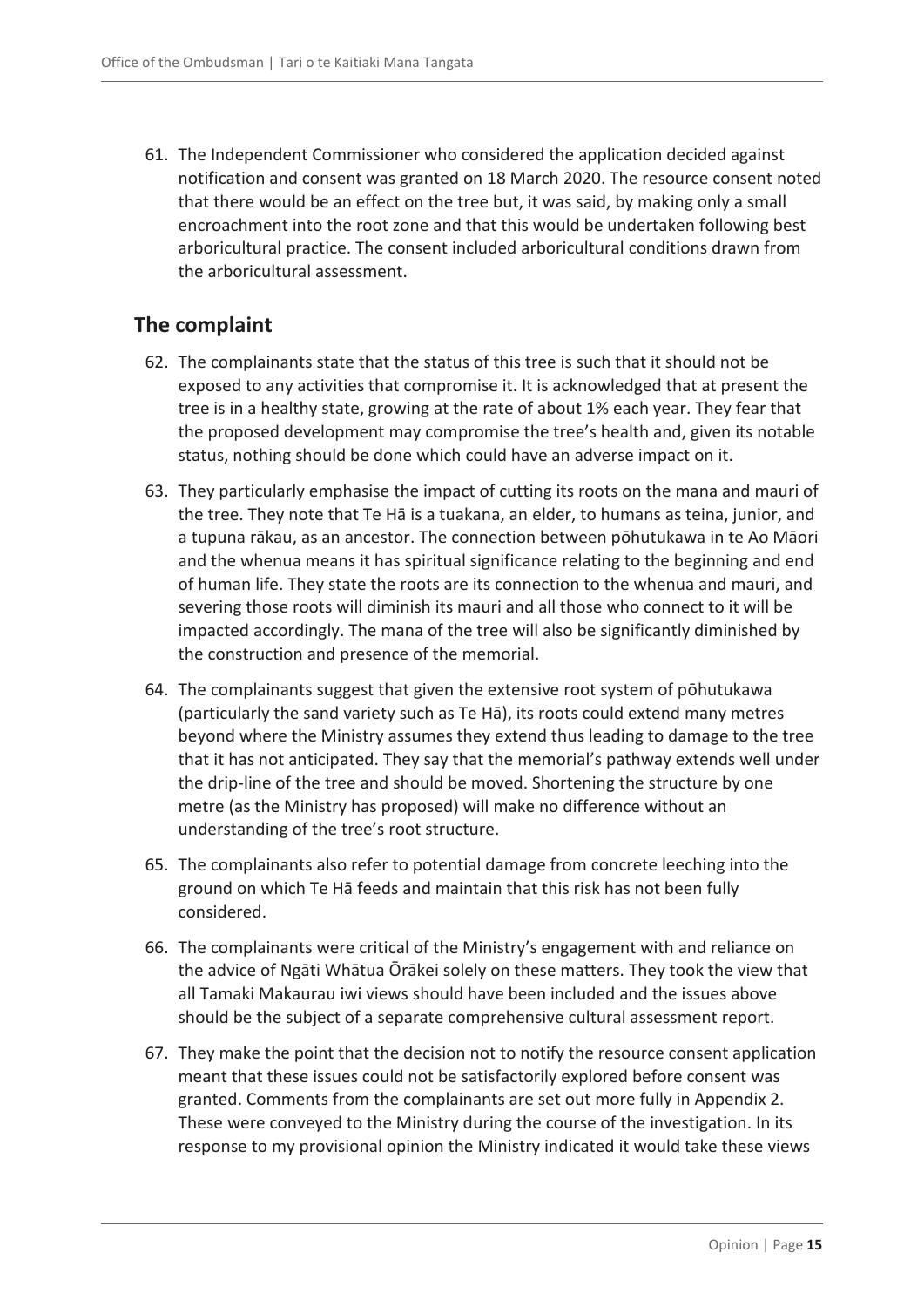into consideration before beginning construction, taking advice from Ngāti Whātua Ōrākei.

### <span id="page-15-0"></span>**Steps the Ministry has taken to protect the tree's physical health**

- 68. The Ministry suggests that less than 1% of the root system of the tree will be affected and that the memorial poses no risk to its physical health and wellbeing. Since the original arboricultural assessment it has obtained a review by a range of qualified arborists. It says that this confirmed that the heritage trees, including the pōhutukawa, will be protected and preserved both during the construction and when the memorial is erected.
- 69. During the course of my investigation, the Ministry informed me of the following additional steps that I record here:
- all works relating to the pōhutukawa, including any soil removal or excavation, will be done by hand and under the supervision of a qualified arborist;
- the pōhutukawa will not be pruned for construction purposes;
- all construction works have been specifically designed to avoid the root system of the pōhutukawa, and it is likely that no roots will be encountered;
- an independent qualified arborist will be on site to supervise all earthworks in the vicinity of the tree to ensure it is protected. Regular consultation will take place with the Auckland Council heritage arborist and the Tree Asset Owner during this process;
- the *'ice wall'* of the memorial will be shortened by approximately one metre, so that the memorial completely avoids the protected root zone of the tree.

### <span id="page-15-1"></span>**Ngāti Whātua Ōrākei's position**

- 70. Ngāti Whātua Ōrākei has confirmed its support for the arboricultural management plan on arboricultural and cultural grounds. On 18 February 2021 it endorsed a National Erebus Memorial Cultural Monitoring Plan prepared by the Ministry, which gives it a leading role in safeguarding the tree. On 3 March 2021, the Chair of the Ngāti Whātua Ōrākei Trust Board issued a statement noting that there had been claims that there would be a greater impact on the tree than had been shared with Ngāti Whātua Ōrākei through the consultation process. Ngāti Whātua Ōrākei had sought clarification from the Ministry. As a result of the assurances it had received, it reaffirmed its complete support for the project.
- 71. Ngāti Whātua Ōrākei emphasised to me its experience in dealing with arborists reports in the context of resource consent applications. They said that theirs was the review from an ao Māori perspective, and they as the mana whenua were the only ones who could carry out such a review. Considering the impact of construction on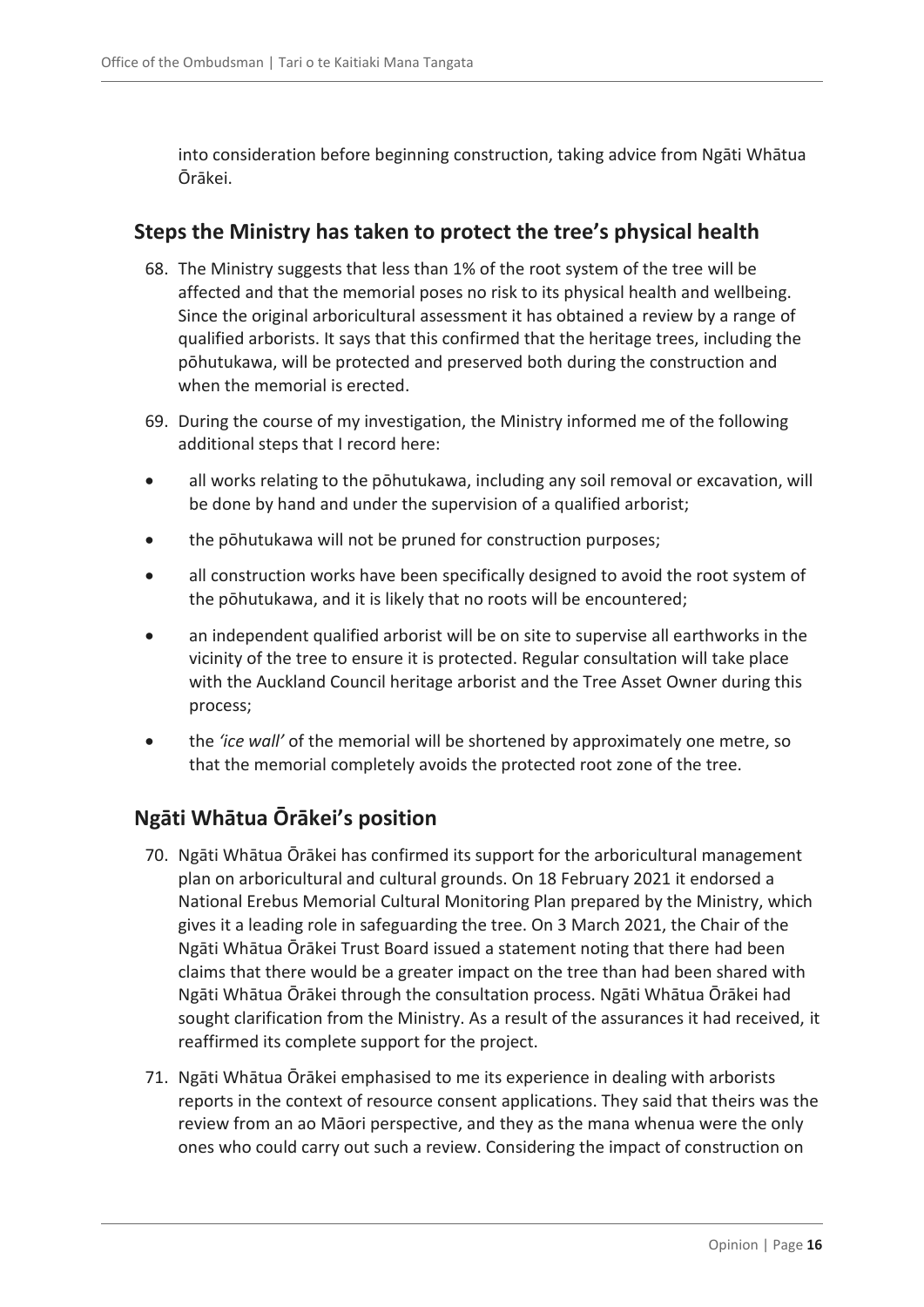the mana and mauri of the tree was the whole point for them of their review. They recognised the tree as a tupuna rākau and that if anything were to happen to it, they would take responsibility. They saw no need for review by a Māori arborist. In their view conveyed to me during this investigation, sign-off by an arborist and by the Trust Board was sufficient.

### <span id="page-16-0"></span>**Discussion**

- 72. It seems to me that there is no solution that is likely to be satisfactory to all parties. A project of this nature in DMRP will inevitably have some impact on the natural life of the tree. While I have been critical of the lack of consultation in the early stages of this project, consultation at a multi-site Auckland-wide level is unlikely to have been specific enough to identify this particular problem.
- 73. I do not question the correctness of the Independent Commissioner's decision that resource consent proceed on a non-notified basis in this opinion. But I have some sympathy for the view expressed by the complainants that it is unfortunate that the resource consent did not proceed on a notified basis. A more contestable process at that point with the different views being aired before the Commissioner could have helped to identify, examine and reconcile the positions held by the parties. Without disparaging the arboricultural assessment that was made in October 2019, it was produced on behalf of the Ministry to assist it with its application for the resource consent. It is in the context of avoiding notification of the application that it argues that the effects on the tree are minor. It is understandable that in these circumstances it is not accepted by the complainants as a reassurance as to the proposed work in the park.
- 74. I do not pretend to be able to reconcile the conflicting technical and arboricultural views that I have recorded in this finding. Nor is it my role as Ombudsman to make a determination on competing views as to the impact construction will have on the tree from an ao Māori perspective.
- 75. An investigation under the Ombudsmen Act is into the reasonableness or otherwise of the conduct of the agency under investigation – in this case the Ministry. I appreciate that the complainants do not consider DMRP as an appropriate site for the Erebus Memorial, but that is a different question, one discussed later in this finding. The question here is: is it unreasonable of the Ministry to proceed with construction based on the regulatory approvals it has already obtained and in the face of apparently competing views on the impact construction will have from an ao Māori perspective? In my view it is imperative that Crown agencies consider and include te ao Māori and tikanga in their advice and decision-making.
- 76. After giving this matter careful consideration I have formed the opinion that it cannot be said that the Ministry has acted unreasonably in this matter. It has not relied on a single arborist's report (the one it obtained as part of the resource consent process); it has commissioned subsequent reports in the light of submissions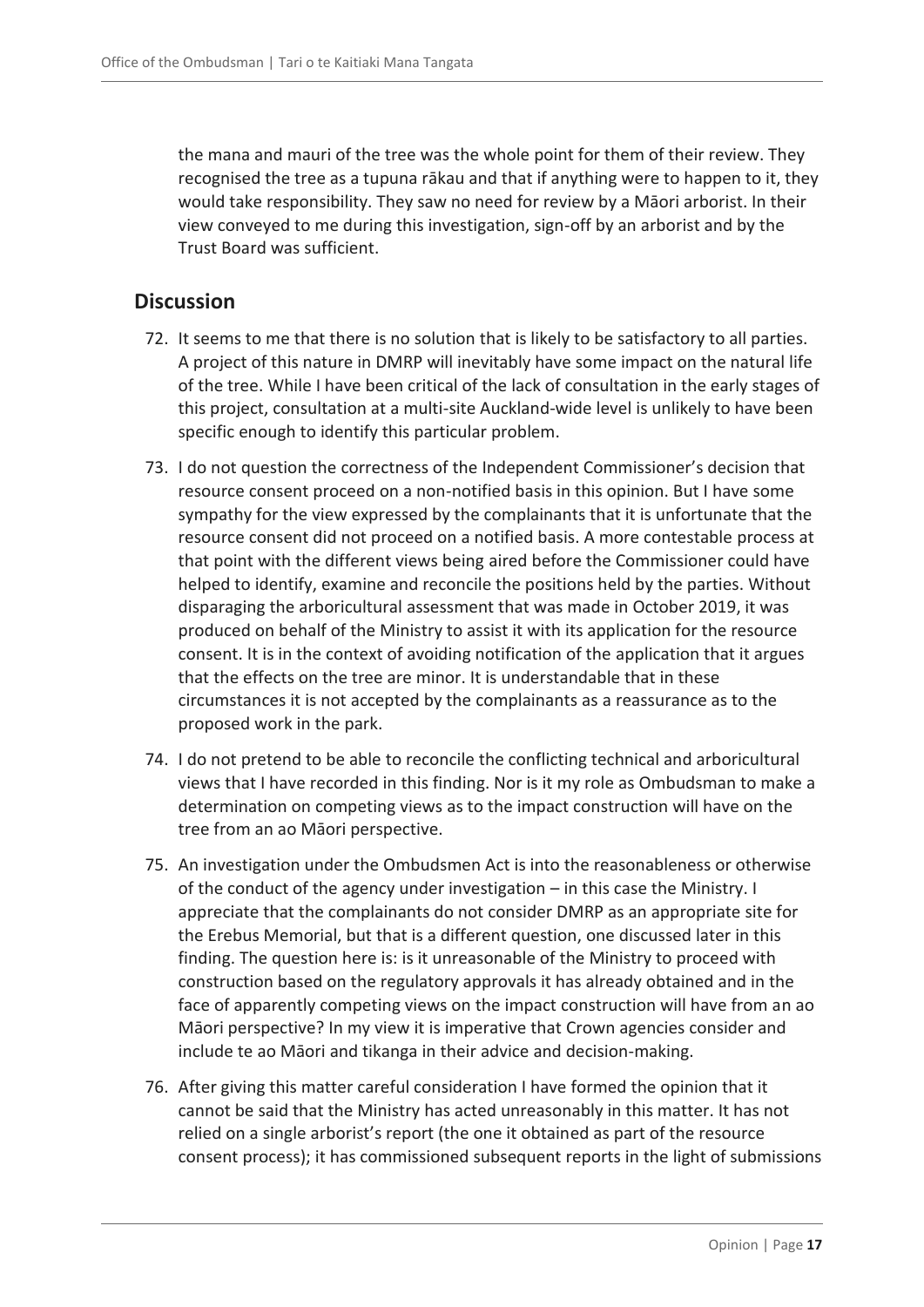made to it. It has shown itself willing to make changes to the layout of the memorial so as to reduce the risk to the tree, not least during the course of the investigation that I have been conducting. As I have already noted, The Ministry has said to me that it will give further consideration to the complainants' concerns, and take further advice from Ngāti Whātua Ōrākei, before construction commences.

- 77. The Ministry has relied strongly on advice from the mana whenua, Ngāti Whātua Ōrākei, about the impact of construction on the mana and mauri of the tree. That said, it is necessary to be clear here that an agency cannot avoid being held responsible for unreasonable conduct by saying that it has relied on advice from a third party. The responsibility for accepting that advice remains with the relevant agency. It cannot abdicate its responsibilities simply by relying on the views of another party. It must always show justification for doing so. In this particular case, on the basis of the information I have considered, it seems to me that the Ministry has shown justification for relying on and accepting the advice provided by Ngāti Whātua Ōrākei given its position as the mana whenua of the site on which Te Ha lives and its proven experience in this area of activity. I engaged with Ngāti Whātua Ōrākei directly as part of my investigation. I am satisfied that it is an appropriate body to provide advice to the Ministry on the impact of construction on the mana and the mauri of the tree, and that it stands ready to intervene if it considers that actions are being taken that could compromise these. I accept that this engagement with Ngāti Whātua Ōrākei has not generated the form of cultural assessment 'report' which the complainants expected, but I am satisfied that their engagement did include advice as to the impact that construction would have on the mana and mauri of the tree, and the Ministry included this when formulating its advice and decisions.
- 78. As a result, I do not consider, the Ministry has acted unreasonably by relying on the advice and support it has received from Ngāti Whātua Ōrākei during this particular part of the process.

### <span id="page-17-0"></span>Resource consent

- 79. An application for a resource consent in respect of the project was lodged by the Ministry on 16 September 2019. It was ultimately dealt with on a non-notified basis by the Independent Commissioner and granted on 18 March 2020. A complaint against AC's actions in respect of the granting of the resource consent has been made. It is being investigated separately from this complaint and I express no views on it here. I have already referred to the consequences of non-notification in respect of the protection of the notable pōhutukawa tree.
- 80. However, there is another aspect of the resource consent process involving the Ministry that came to my attention during this investigation that I also wish to deal with.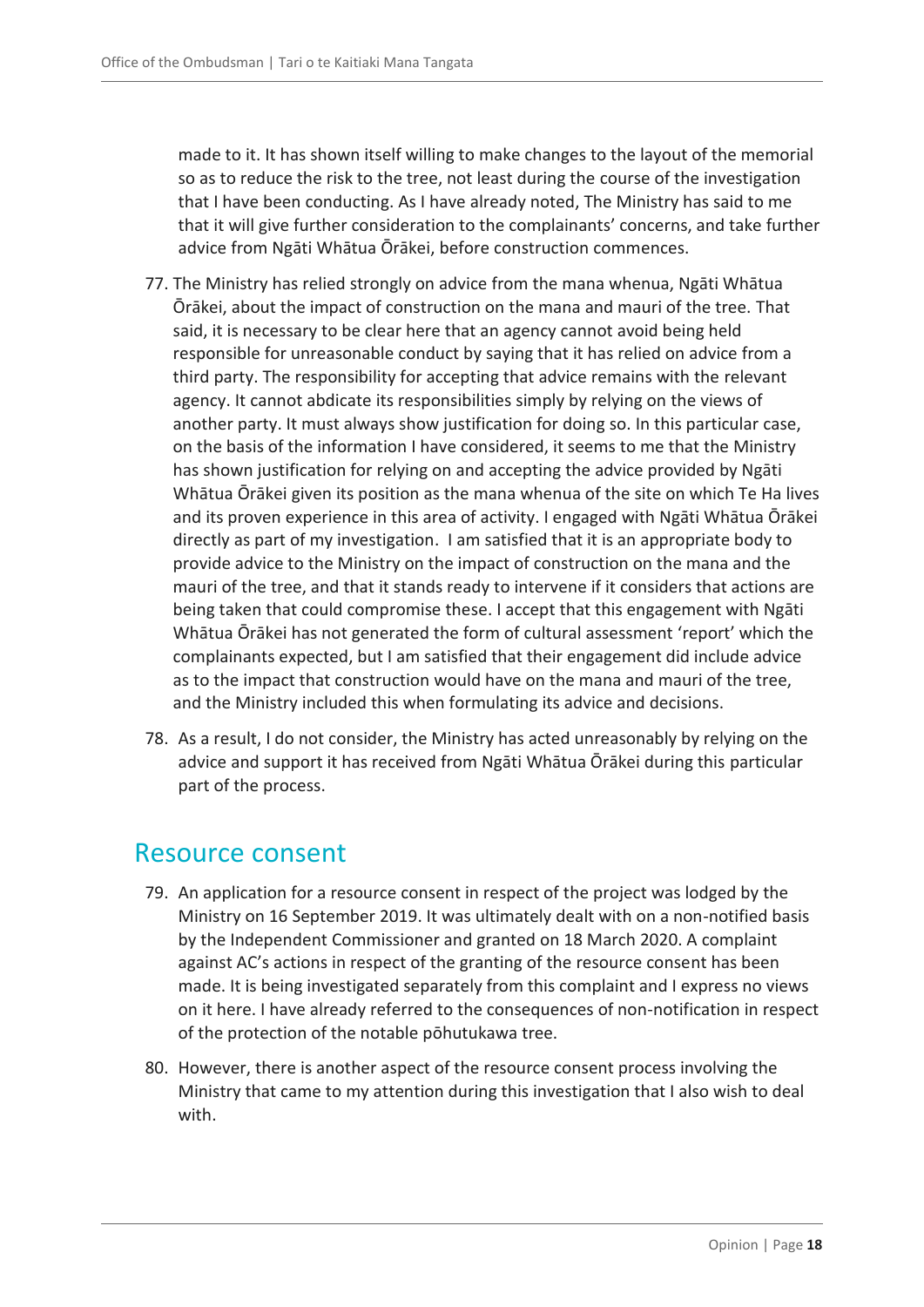81. On 1 October 2019, a firm of solicitors, acting for some of the complainants, wrote to the Ministry drawing attention to the Policy for Government Departments' Management of Historic Heritage 2004. Under this policy one of the means by which Government departments were to encourage public participation in the management of historic heritage of special significance was by supporting voluntary notification of resource consent applications. The solicitors suggested that, given the historic value of DMRP, the Ministry had to act in accordance with the policy and request notification of the resource consent application it had lodged with AC. A copy of the letter was also sent to AC.

### <span id="page-18-0"></span>**Failure to reply**

- 82. That letter was never replied to at the time. On 2 April 2020, apparently alerted by the fact that the resource consent had been granted the previous month on a nonnotified basis, the solicitors wrote again to the Ministry pointing out that they had not received a reply to the letter. The Ministry replied to this reminder on 9 April 2020 through its Chief Legal Advisor. He apologised for the fact that the Ministry had not responded until then. He did not offer any direct explanation for this failure though he did add that '*timeframes for the Erebus Memorial project have changed recently'*. If this was an explanation for the lack of a response, it is difficult to see its relevance.
- 83. I will deal with the substantive issue raised by the solicitors in October 2019 and the Ministry's reply to this in April 2020 below, but the first point is to comment on the delay in replying. In almost any circumstances a department's failure to reply to correspondence (even on an acknowledgement basis) for six months is unacceptable. But in this case it was even more so. The complainants had raised an issue with the Ministry about the process for considering its resource consent application. They did this before the application was granted. But they were denied a response from the Ministry until that process had run its course and the application had been granted.
- 84. It is not clear how this lack of response hindered the complainants in taking steps that may have been open to them to advocate for notification of the application. They did write to AC requesting it to notify the consent application. The Ministry told me that the failure to send a final letter until April 2020 was due to human error during a busy period. It says that additional processes have been introduced to ensure it does not occur in the future. I accept the Ministry's explanation and assurances. Nevertheless, I indicated to the Ministry that I considered that the failure to reply to the lawyer's letter until after the resource consent was granted was a case of unreasonable conduct on the part of the Ministry.
- 85. In response, the Ministry questioned whether a failure to reply to correspondence could amount to *unreasonable conduct*. In its view *unreasonable* connoted a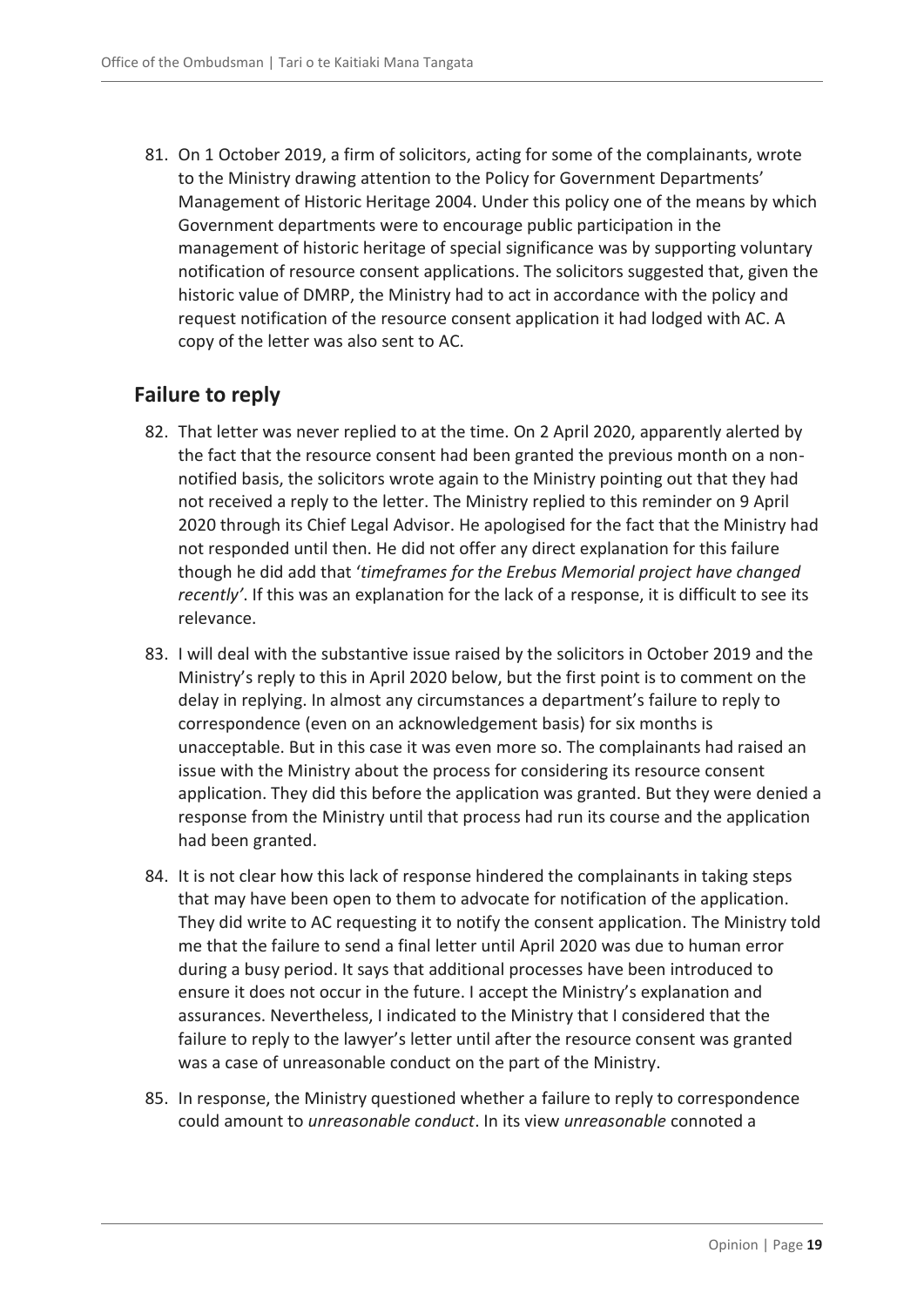deliberate action or a flawed decision-making process. It could not result from simple human error.

- 86. Secondly, it submitted that the delay in responding did not disadvantage or prejudice the complainants in any way. The solicitors had followed up in April 2020 at which point the Ministry responded immediately.
- 87. I do not accept the Ministry's attempts to avoid responsibility on either of these grounds.
- 88. Unreasonable conduct can arise equally from a failure to carry out one's duty or to respond at all, as by carrying out that duty or responding negligently or carelessly. That is, unreasonable conduct can arise from omission as well as from commission. Indeed the Ombudsmen Act, in section 13(1), specifically envisages an Ombudsman investigating any 'act done or **omitted'** and making an adverse finding about any *omission* that has been investigated, under section 22(1). I accept that a *de minimis* principle will apply. An omission of a purely trivial nature could not amount to unreasonable conduct. I am satisfied that in the circumstances of this case, the failure to reply was not of a trivial nature.
- 89. As to whether the complainants were prejudiced by not receiving a timeous reply, we simply do not know whether they were prejudiced or not. What use the complainants might have made of an early reply (that is, one received *before* the resource consent was granted) is not known. But, potentially, a reply from the Ministry may have been of significance.
- 90. Finally, I note that it is irrelevant whether or not the solicitors sent the Ministry a reminder. The obligation to respond to the correspondence always rested with the Ministry.

### <span id="page-19-0"></span>**Support for non-notification**

- 91. The Chief Legal Advisor in his reply on behalf of the Ministry of 9 April 2020 made the point that DMRP is owned by AC and is not managed by the Ministry. In these circumstances the Heritage Policy did not apply. I accept this as the correct position.
- 92. He went on to say that even if the Ministry had chosen to apply the policy to the application 'it is clear from the text of the policy that public notification of resource consent applications is discretionary'. I understand this to mean that, in the Ministry's view, even if the Ministry was responsible for managing the park, its support for notification of the resource consent would not be mandatory, it would still be a matter for its judgment as to whether it did so. (Though, as the applicant, if it did request notification, notification would be mandatory under the Resource Management Act.)
- 93. Again, I have no reason to challenge this view of the policy. In these circumstances I accept that, in the policy's application in respect of a resource consent, seeking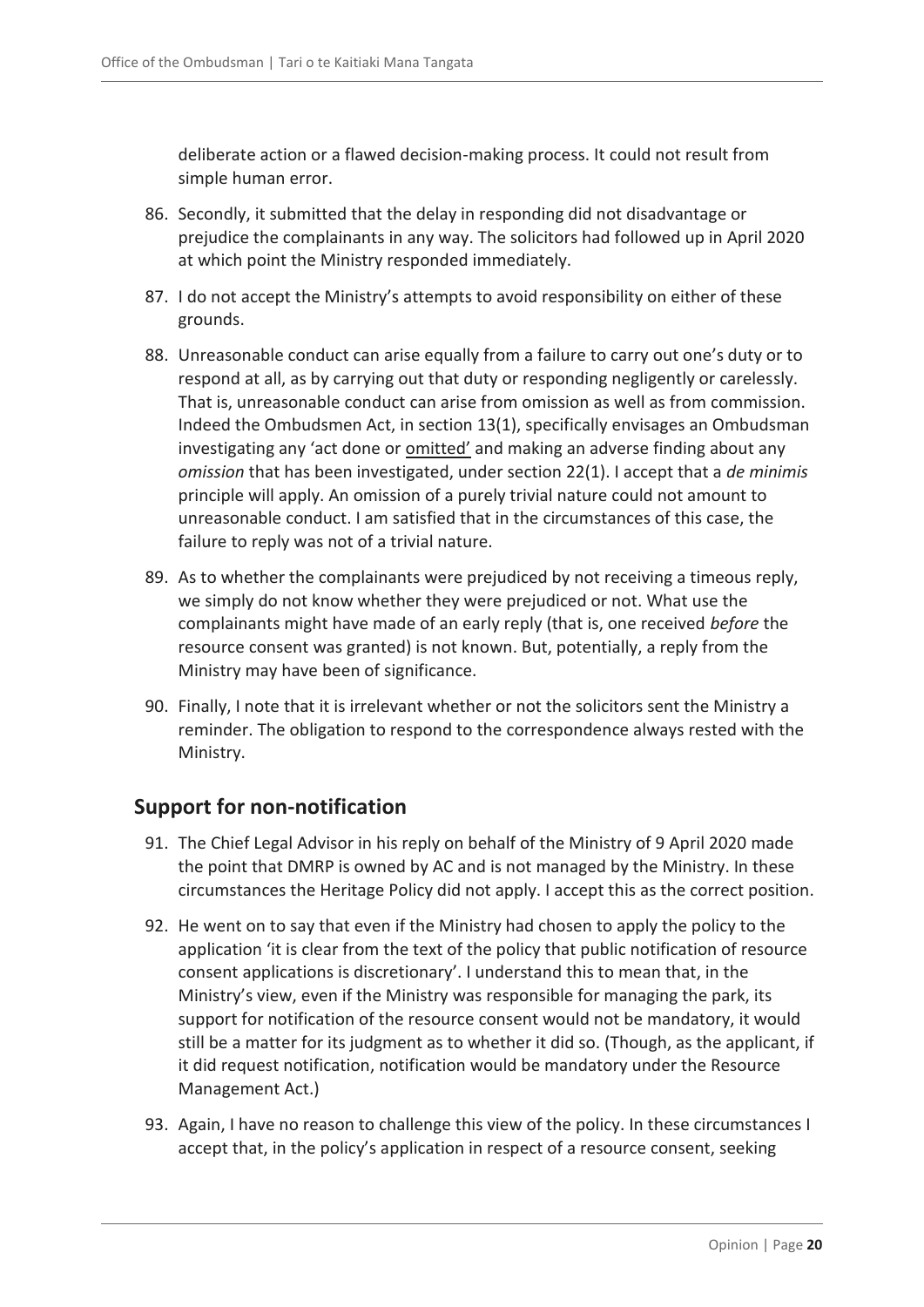notification is always a matter of discretion. But even if this is so, the Ministry would have to turn its mind to whether to support notification, with a strong presumption that it would do so if the policy applied. In this case the policy did not apply, but I do not think that this would absolve the Ministry from at the very least considering whether to support notification, particularly where that possible course had been specifically raised with it as it had here. If the Ministry had replied to the letter shortly after receiving it, I do not think that it would have been satisfactory for it to have taken a stand just on the fact that the policy did not apply in this instance. I think that a department acting reasonably and fairly to a correspondent, would go on to consider whether or not to support notification even though not obliged to do so by the policy and, if it decided not to do so, to have explained why to that correspondent.

94. The Ministry told me that a response to the letter was prepared by its legal team in November 2019 giving consideration to the applicability of the guidelines and targeted consultation that had been undertaken by WLB. This draft is subject to legal professional privilege.

### <span id="page-20-0"></span>**Misleading**

- 95. In their complaint to me, the complainants allege that the Ministry has consistently misled Ngāti Whātua Ōrākei and the WLB as to the level of support for the project from Erebus family members.
- 96. As to Ngāti Whātua Ōrākei no specific evidence of misleading the iwi has been produced, and none of those from Ngāti Whātua Ōrākei who dealt with the Ministry have made any such allegation. As I remarked above, I do not intend to enter into consideration of the dealings between Ngāti Whātua Ōrākei and the Ministry.
- 97. As to the WLB, I have seen statements by or concerning three members of the board suggesting that they were misled by claims of the level of family support for DMRP made by the Ministry and that these were important, even decisive, factors in how they voted at the meeting of 17 November 2020 that granted landowner approval by a 4-3 majority. (Not all of them voted to give landowner approval, but a change of position by even one who did so, would have been decisive.)
- 98. In my view, it is quite clear that there was a misunderstanding as to the level of family support. But I do not believe that there is any evidence that the Ministry deliberately misled the board on this matter or acted unreasonably.
- 99. Since the beginning of the project the Ministry has regarded the concerns of families as paramount. This led it to commission the Colmar Brunton survey in July-August 2018, to it maintaining contact with a group representing some of the families as the project proceeded, and to it keeping families up to date with developments through direct communications. But the Ministry has always been clear that it has not had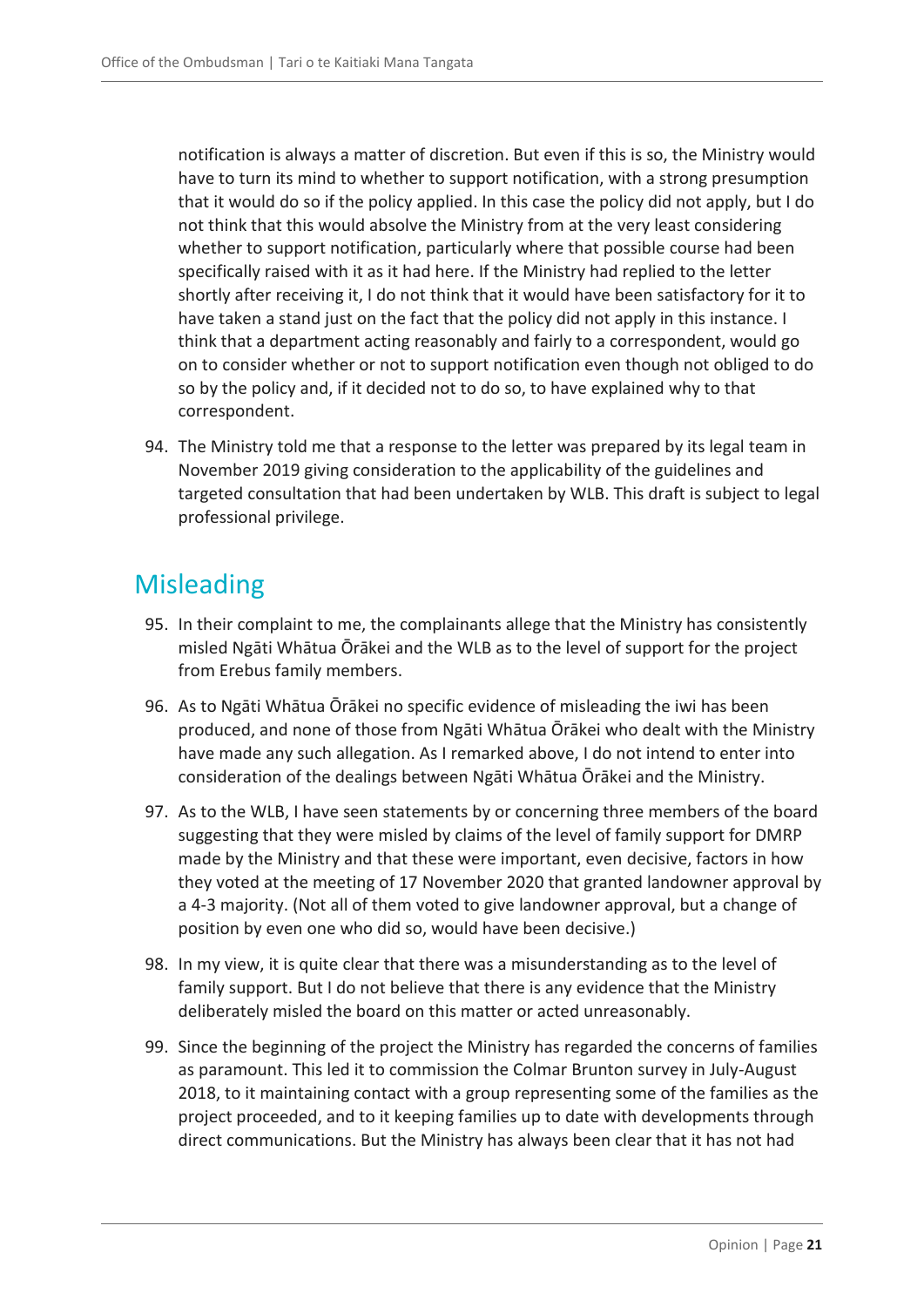contact with representatives of all families. It has acknowledged too that not all families support the erection of a memorial.

- 100.The last occasion I have evidence of on which the Ministry discussions with WLB touched on the level of family support, is at a workshop held on 27 October 2020. Extensive notes were taken at the meeting and there are also the recollections of the members who attended. One of the complainants, Margaret Brough in a submission on a Parliamentary petition she has lodged and provided to me during my investigation, sets out what seems to be a near verbatim rendition of the exchange that took place at that meeting. What she sets out is consistent with the workshop note and with a statement from a board member, and for the purposes of this investigation I am prepared to accept its accuracy.
- 101.In response to a question about the level of family support, this follows in Ms Brough's summation:

| Ministry   | The vast majority of those we have contact with are [in favour of the site]. I<br>don't recall any that are on our list that, sorry that is not 100% correct, almost<br>without exception they are. |
|------------|-----------------------------------------------------------------------------------------------------------------------------------------------------------------------------------------------------|
| <b>WLB</b> | So that would be like, over 95% in favour?                                                                                                                                                          |
| Ministry   | Yes, quite easily that number.                                                                                                                                                                      |

- 102. The Ministry was in contact with the members of families of 151 of the 257 passengers and crew on the fatal flight. That amounted 288 family members from those 151 families. Only 116 of those 288 completed the Colmar Brunton survey (it is not known how many families this represents). Clearly, given this level of contact, the Ministry could only speak to the opinions held by members of just over half of the families involved. It could not speak for all of the families' opinions.
- 103. But it also clear that this is what the Ministry representative did in the exchange recorded above, by specifying that what was being asserted of the level of support was of *'those we have contact with'* and *'that are on our list'*. Of these there was something like 95% support. However, it is also clear that this 95% figure was understood by at least some of the WLB members to be 95% of all of the families involved. The Ministry did not say this, but given the circumstances and the complicated figures involved (a percentage of a percentage), it is easy to see how this impression could arise and it is unfortunate that it did. But I see no justification for a claim that the Ministry deliberately misled the WLB over this matter and exaggerated the level of support from families. There was a misunderstanding.

### <span id="page-21-0"></span>Family members

104. The complainants (drawing on correspondence between a WLB member and the Ministry) in their response to the provisional opinion questioned the definition of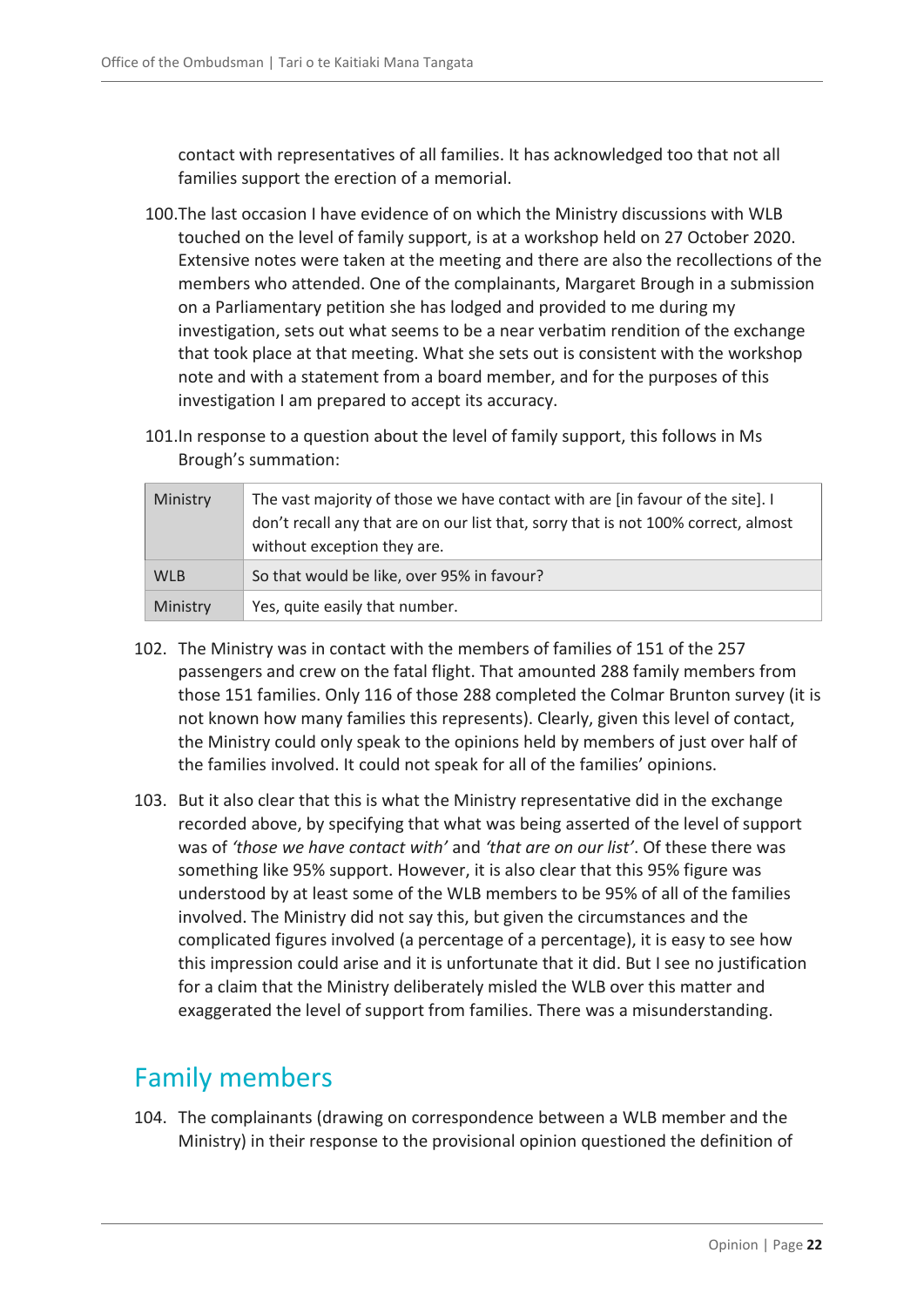who was an Erebus family member – for example, a parent, sibling, child or spouse of a crew member or passenger on the flight. It was suggested that a number of those regarded as family members by the Ministry had more remote relationships to the deceased than these and that, even if their views should not be entirely discounted, greater weight should be accorded the views of those closely related to Erebus victims and to those family members who lost more than one relative at Erebus. It was said that failure to clarify this had contributed to WLB being misled as to the level of family support.

- 105. I do not intend to enter into any analysis of the nature suggested. Forty-two years have now elapsed since the crash. Members of two generations unborn at the time can legitimately say that they are family members of Erebus victims. It seems to me that it would be wholly invidious to enquire into the bona fides of persons claiming a family relationship with some killed in the crash. Nor is it necessary to do so.
- 106. If I had seen any evidence that the numbers accorded family member status by the Ministry had been manipulated to achieve a desired consultative outcome then, of course, I would be concerned. I have seen nothing of the kind. While there is an element of self-identification as a family member involved, it is clear to me the Ministry has been ready to engage on this basis with anyone who wished to do so. Nor was this unreasonable on its part. Engagement with WLB over landowner approval extended over two years and involved discussions at a number of formal meetings and workshops. If clarification had been sought as how the status of a family member was recognised by the Ministry, and this had been responded to inaccurately that would be one thing. But the point never came up as far as I can see. In these circumstances there can be no cause to claim that the Ministry misled WLB as to the level of family support by inflating the concept of who is a family member.
- 107. A further suggestion has been made that the Ministry gave preference to the views of a small group of family members, thus misleading WLB as to the overall level of family support for a memorial in DMRP.
- 108. It is true that some family members have formed groups for mutual support. Indeed, my staff met with one at its request. Forming a group may well have enhanced those family members' ability to contribute to the development of a project like this. Indeed, that may be its object. But I have seen no evidence of any inappropriate relationship with the Ministry or that the overall level of family support, as known to the Ministry, was misreported due to a particular group's influence over it. I do not consider that this criticism can be sustained.

### <span id="page-22-0"></span>Whether the park was the wrong site for the memorial

109. I have discussed above what I consider to have been a defective process, due to the lack of community and mana whenua involvement, which led to the Ministry's own preference emerging by August 2018 for DMRP as the site for the memorial. From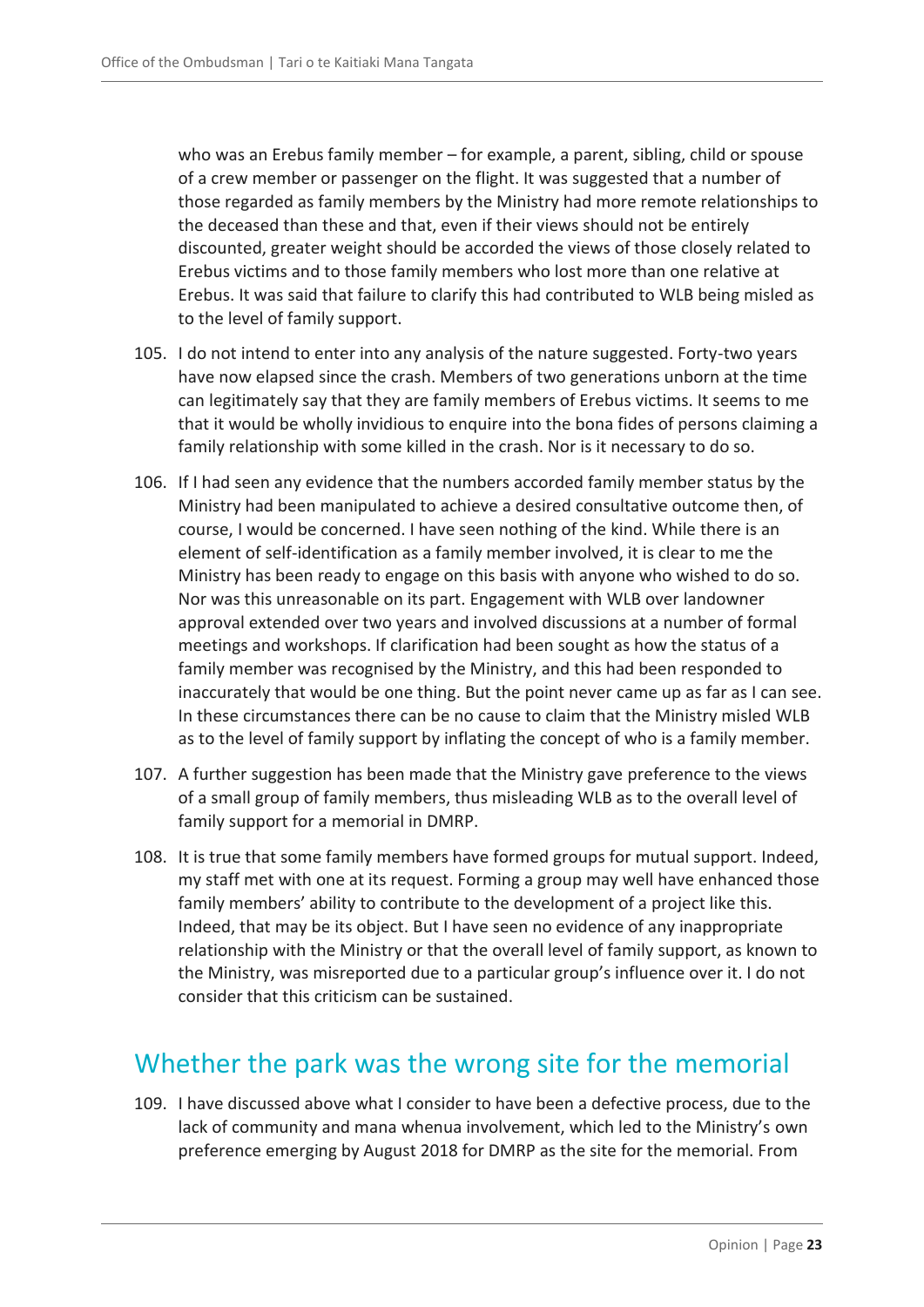that point on no other site appears to have been actively considered by the Ministry, though AC did offer to look for others. In September 2018, the then Minister for Arts, Culture and Heritage confirmed the Ministry's preference as the site for the memorial and matters unfolded from that point as the various necessary approvals were acquired. I will discuss the implications for the Ombudsman of the Minister's approval later.

- 110. At this point, I want to focus on the preference formed by the Ministry. As I have said, I think that the process followed in reaching this point was unsatisfactory. But was the preference for DMRP as to the site *wrong*? This is important because while I think the omission of community and mana whenua involvement was unreasonable, the preference formed for DMRP is a different question. A flawed process may lead to a decision that is wrong (and will often in law lead to that decision being quashed if challenged early enough in the process), but it need not necessarily do so. An Ombudsman, who is not judging matters on the strict basis of the law, therefore needs to consider whether the preference for DMRP can itself be said to be wrong (section 22(1)(d) of the Ombudsmen Act) or whether it can otherwise be justified. This comes down to a consideration of the fitness of DMRP as the site for the proposed Erebus memorial.
- 111. The main criteria against which the Ministry has claimed to measure the suitability of the site, are the August 2018 survey results and other consultation in which it has engaged with the Erebus families plus its own experience. The Ministry has relied strongly on matching the families' preferences with the site that it preferred. The most cogent criticism of this match-up that I have seen comes from one of the complainants, Margaret Brough (an Erebus family member), in her submission accompanying her petition. Ms Brough asserts that DMRP does not meet the wishes identified in the survey for a site with Erebus links that is secluded (quiet with few visitors), facing south, and a memorial that does not include lights, sounds or images. (Some of these factors would be addressed in the specific design of the memorial rather than in the selection of the site.)
- 112. The complainants cite the report of the Ministry's own consultants, BM, as demonstrating that DMRP was not suitable. Even the Ministry accepted that this report '*is not a glowing endorsement of the site'*. In essence, BM thought that there may be other sites more suitable for the memorial closer to the airport. The Ministry makes the point that BM was not informed of the range of factors that the Ministry considered important in making the location decision (for example, the families' wish to avoid a site involving Air New Zealand) and thus its site suggestions were not made on a fully informed basis. There is force in this submission. BM was commissioned to report exclusively on DMRP's suitability, it was not charged with identifying other potential sites.
- 113. Immediately after the BM report, AC interpreted it as saying that DMRP was *'workable'* but that a better site would be closer to the airport. I think that this is a fair assessment. Ms Brough, as I have said, presents strong arguments against DMRP.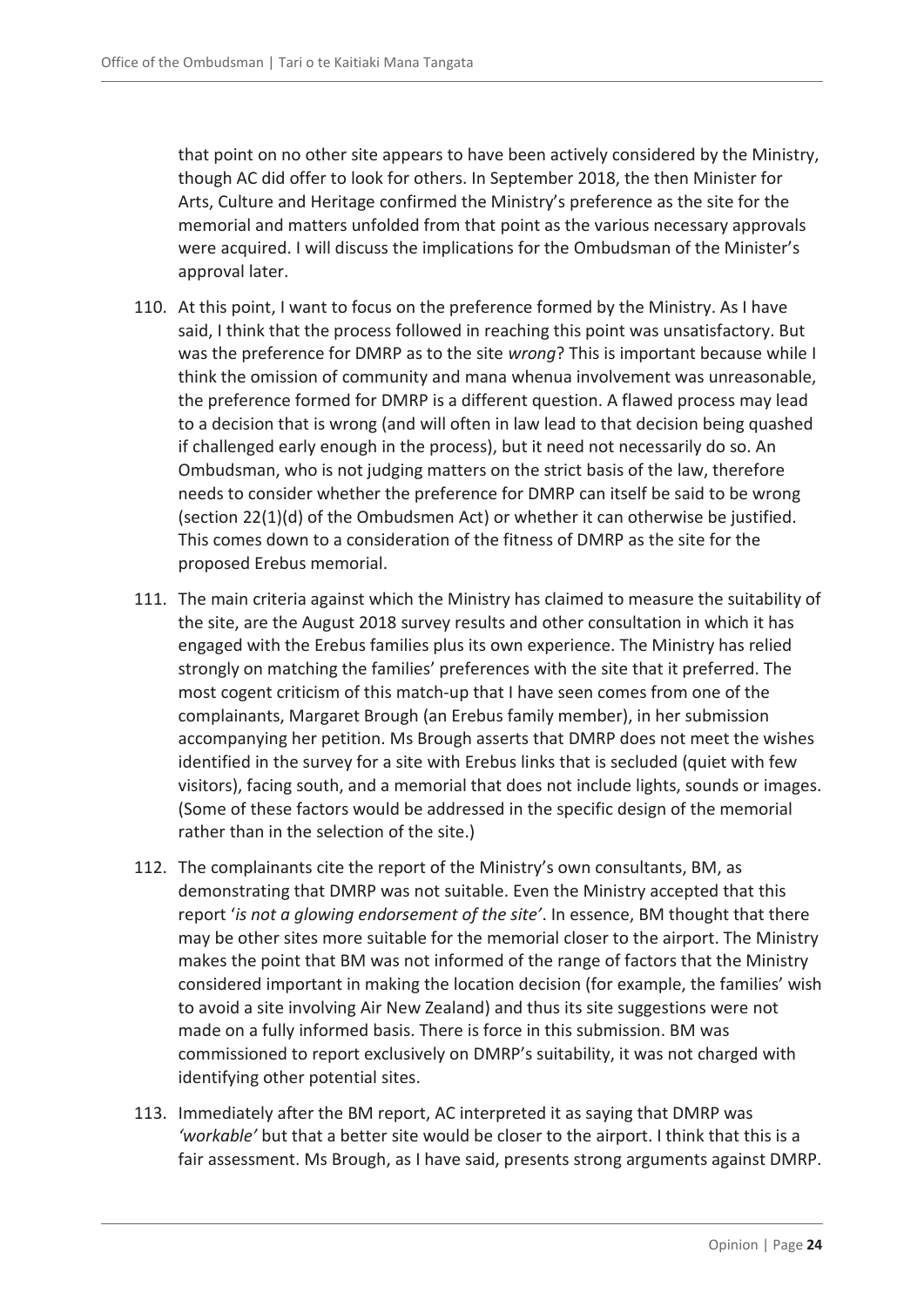The Ministry still defends its preference as consistent with the views of the families. The BM report was discouraging but, as AC said, it did not rule DMRP out entirely. These different views are the very things that I would have expected to have been considered in a process of community consultation held before DMRP was finally identified as the preferred site and in the light of the Ministry's expressed preference for it. In fact, mana whenua consultation was not initiated until October 2018, after ministerial approval had been given, and community consultation did not result for another year, both consultations occurring as part of the landowner approval process. They did not influence DMRP's initial selection.

- 114. I reiterate that I find this lack of consultation unreasonable, but I cannot say that the decision to use DMRP was thereby *wrong*. If an Auckland-wide community and mana whenua iwi consultation had been held, it is conceivable that DMRP would still have been chosen, though it is also conceivable that a different site would have been. What the lack of consultation has done is deny the opportunity for wider community and iwi Māori involvement in considering a range of possible sites and prevented the general acceptance of DMRP as indisputably the best site for the memorial, because it was never publicly tested on a comparative basis against other possibilities.
- 115. But at the same time it is fair to record that, while there is significant disagreement with the choice of DMRP (for example, from the complainants and from many who participated in the consultation held by WLB), there is also considerable support for it – from the mana whenua representatives, from many who participated in the WLB's consultation process and from a large number of Erebus families whose views are known.
- 116. Thus, for the reasons discussed above, I am unable to conclude that the Ministry's own preference for DMRP as the site for the memorial was wrong.

### <span id="page-24-0"></span>Ministerial involvement

- 117. The Prime Minister (in her capacity as the Minister for Arts, Culture and Heritage at that time) confirmed the Ministry's preference for DMRP in September 2018.
- 118. Under the Ombudsmen Act, the Ombudsman cannot examine or question the actions or decisions of Ministers of the Crown (the situation is different under the Official Information Act). Ministerial decisions may be significant to an Ombudsman's investigation and will be noted as such in the course of it, but the Ombudsman's jurisdiction extends only to the departmental actions associated with those decisions. Thus in this case I have examined the Ministry's actions in forming its preference for DMRP by August 2018 and I have examined its actions in advancing the project over the next three years. The then Minister's confirmation of DMRP as the site for the memorial is outside my remit.
- 119. A challenge to a ministerial decision must be made through the political process (or to a court). In fact, one of the complainants, Dame Naida Glavish, has raised her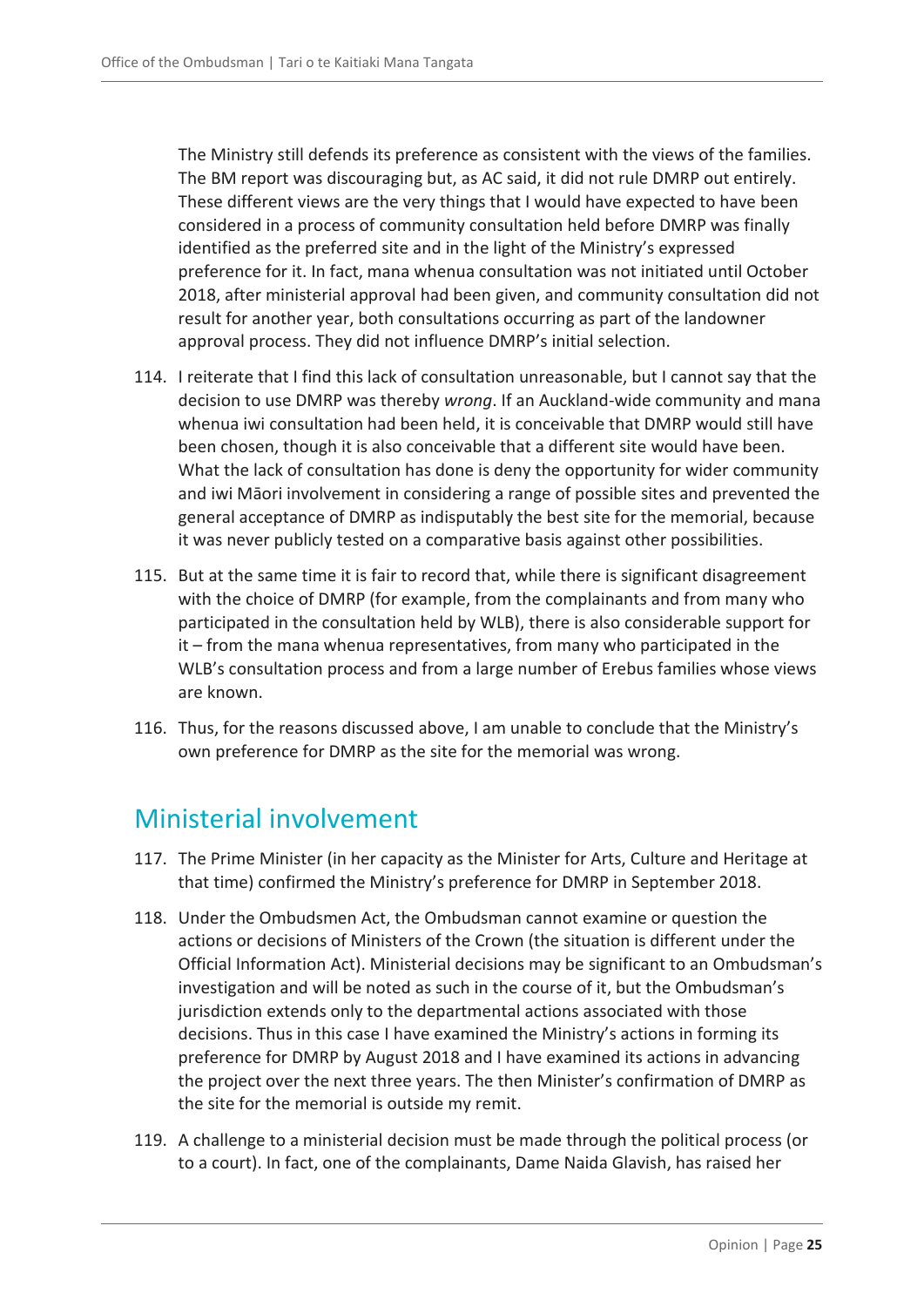concerns in letters to the Prime Minister and another complainant, Margaret Brough, has lodged a parliamentary petition which to date has received some 24,000 signatures. These are the appropriate avenues for them to pursue their dissatisfaction with the ministerial involvement. I must leave the choice of DMRP as the location there.

### <span id="page-25-0"></span>Ombudsman's role

- 120. Under section 13(1) of the Ombudsmen Act 1975, an Ombudsman has authority to investigate the administrative acts, decisions, omissions and recommendations of (amongst other bodies) Government departments. The Ombudsman's function is to examine these matters of administration and form an opinion in terms of section 22(1) and (2) of the Act. These provisions are set out in Appendix 3.
- 121. Regardless of the other offices or qualifications held by an Ombudsman, the Ombudsman acting in that office is not a judge. The Ombudsman does not make findings or recommendations that are binding on anyone (again the situation under the Official Information Act is different).
- 122. An Ombudsman's conclusions and recommendations must themselves be rational and be reached after complying with the rules of natural justice, but in this regard the Ombudsman is in no different position to any other person exercising statutory powers.
- 123. During the course of this investigation the Ministry asked for guidance as to how the standards applied by the Office may be additional to those applied by way of judicial review. At a meeting with my representatives it was suggested that compliance with the law amounted to good administration. I acknowledge immediately that legal compliance is an essential condition of good administration, but it is not by any means a sufficient answer to an investigation under the Ombudsmen Act. This is apparent from the provisions of section 22(1) and (2) themselves, only some of which are directed to unlawful conduct.
- 124. The Ombudsman was established in New Zealand in 1962 (based on Scandinavian precedents). This was before the development of a modern system of judicial review. To a large extent the Ombudsman model was intended to compensate for the lack of an effective system of judicial review by providing the citizen with an inexpensive and informal means of challenging administrative acts that affected him or her and providing a wider set of criteria than did the law at that time against which those acts could be tested. Indeed, as section 22(1)(b) makes plain, legal compliance will not always be a complete answer to a complaint to the Ombudsman.
- 125. It is true that, with the development of judicial review and public law generally over the last 50 years, the possibility of legal redress for administrative action has increased enormously. The law to some extent may be said to have caught up with the Ombudsman model. But the two are still distinct and the potential for redress by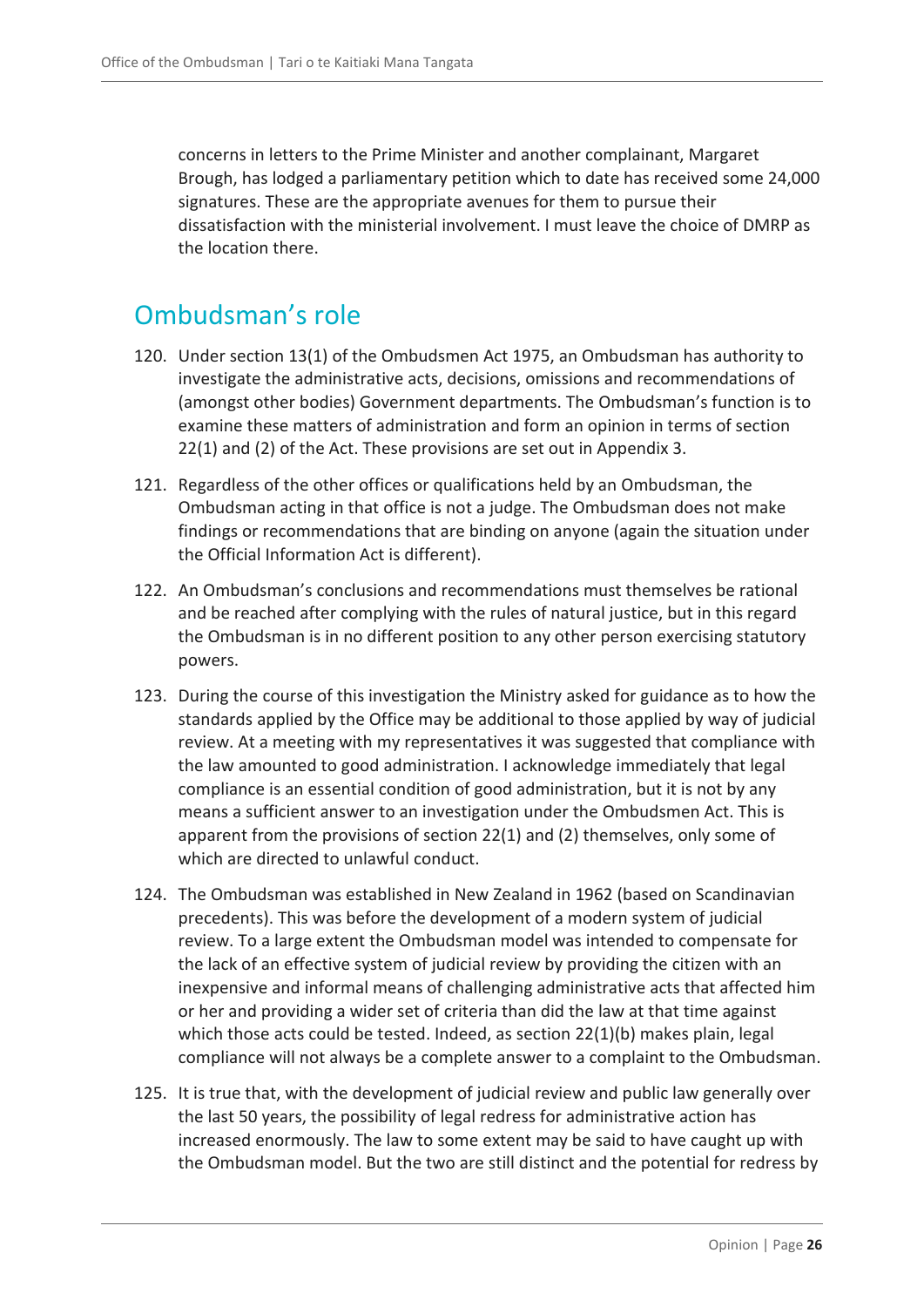the Ombudsman for perceived maladministration is (despite its non-binding nature) arguably more effective than the law by being cheaper, easier and wider than applies to purely legal scrutiny.

126. To revert to the point raised by the Ministry, the legal position is always relevant, at least as a starting point for an Ombudsman's investigation, but it is not (or not always) an answer to the complaint being investigated.

### <span id="page-26-0"></span>Recommendation

- 127. Where an Ombudsman makes a finding that an act or omission was unreasonable they may make any recommendations they think fit (section 22(3) of the Ombudsmen Act 1975).
- 128. The primary finding against the Ministry relates to the lack of consultation in 2018. If wider community and mana whenua consultation had been held it is conceivable that DMRP would still have been chosen, though it is also conceivable that a different location would have been. What the lack of consultation has done is deny the opportunity for a wider community involvement in considering a range of possible locations and prevented the acceptance of DMRP as indisputably the best site for the memorial. This is a significant finding for an Ombudsman to make about the adequacy of the Ministry's process leading to the construction of a national memorial.
- 129. There is now some considerable grievance within the community which, if the development is to go ahead, could reasonably be seen as tainting the memorial and undermining the Government's objectives in erecting one.
- 130. As against that, it has to be recognised that the main failing highlighted in this investigation took place nearly three years ago, and several aspects of the complaint have not been upheld. In particular, I have not found the ultimate decision to proceed with DMRP to be wrong. Considerable work has taken place to give effect to the decision to use DMRP. The decision to use DMRP has been endorsed by the Minister for Arts, Culture and Heritage, and does have support among many in the community. Financial implications and the Erebus families' expectations have to be taken into account by the Ministry and Ministers. This investigation has not canvassed all of these issues and, in any case, an Ombudsman is not well placed to balance and resolve all the competing interests and 'rule' on the best resolution in such a case.
- 131. That being so, my recommendation is that before a decision is made to begin construction on the site the Ministry undertakes reasonable steps to attempt to resolve the sense of grievance that the failure to consult more widely has created. I recognise the Ministry's efforts to date, but I make this recommendation in the hope that it and the complainants can work together to attempt to resolve outstanding grievances so that any memorial that is constructed on the site is able to achieve the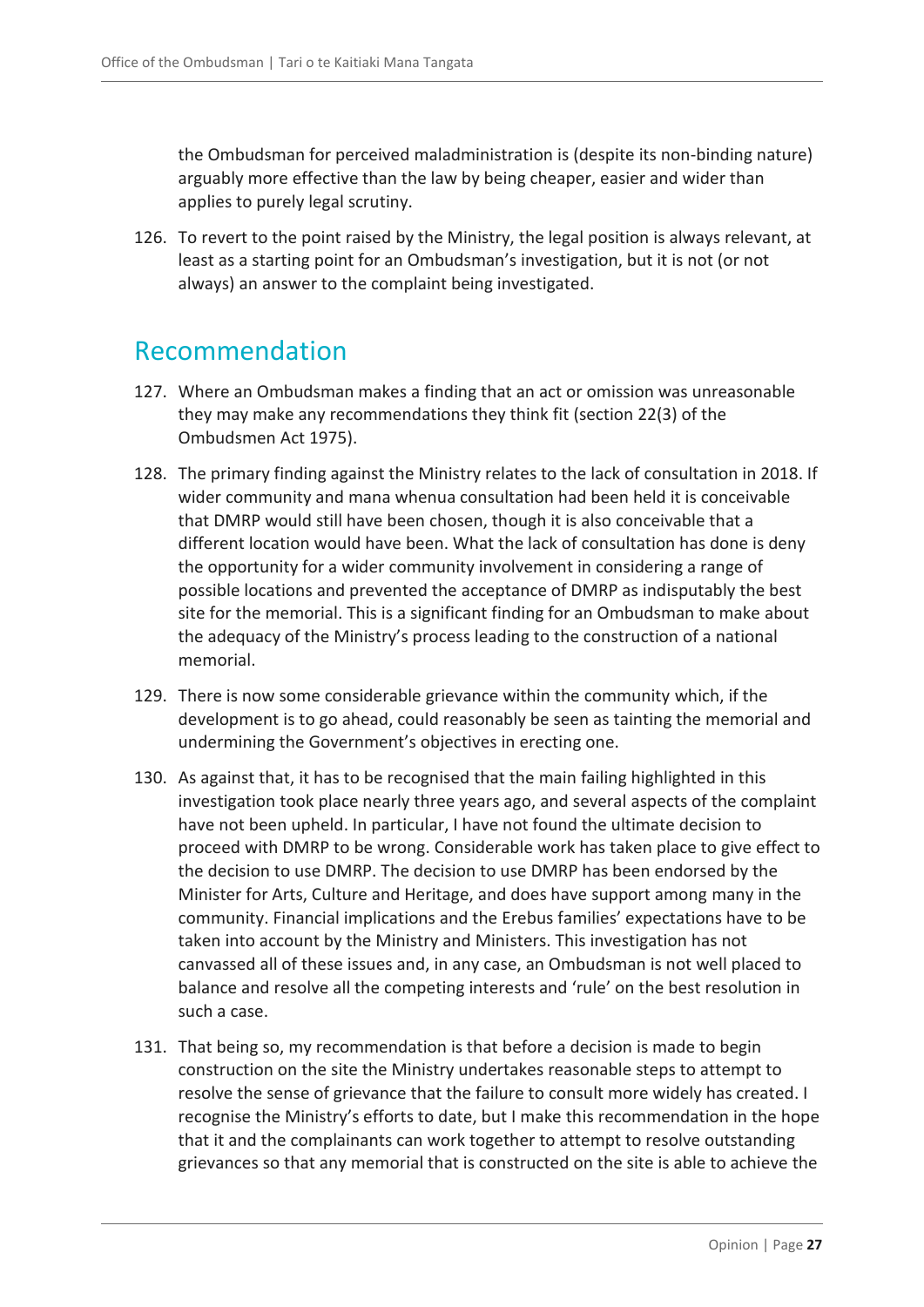objectives the Government set out to achieve. In this regard, the complainants have indicated they would be willing to participate in a form of mediation. This may be a reasonable option open to the Ministry.

132. I therefore recommend, pursuant to section 22 of the Ombudsmen Act 1975, that before a decision is made to begin any construction on the DMRP site, the Ministry undertakes reasonable steps to attempt to resolve the sense of grievance that the failure to consult more widely has created.

 $\int_{\mathsf{H}\cup\mathsf{H}}$ \*HILO

Peter Boshier Chief Ombudsman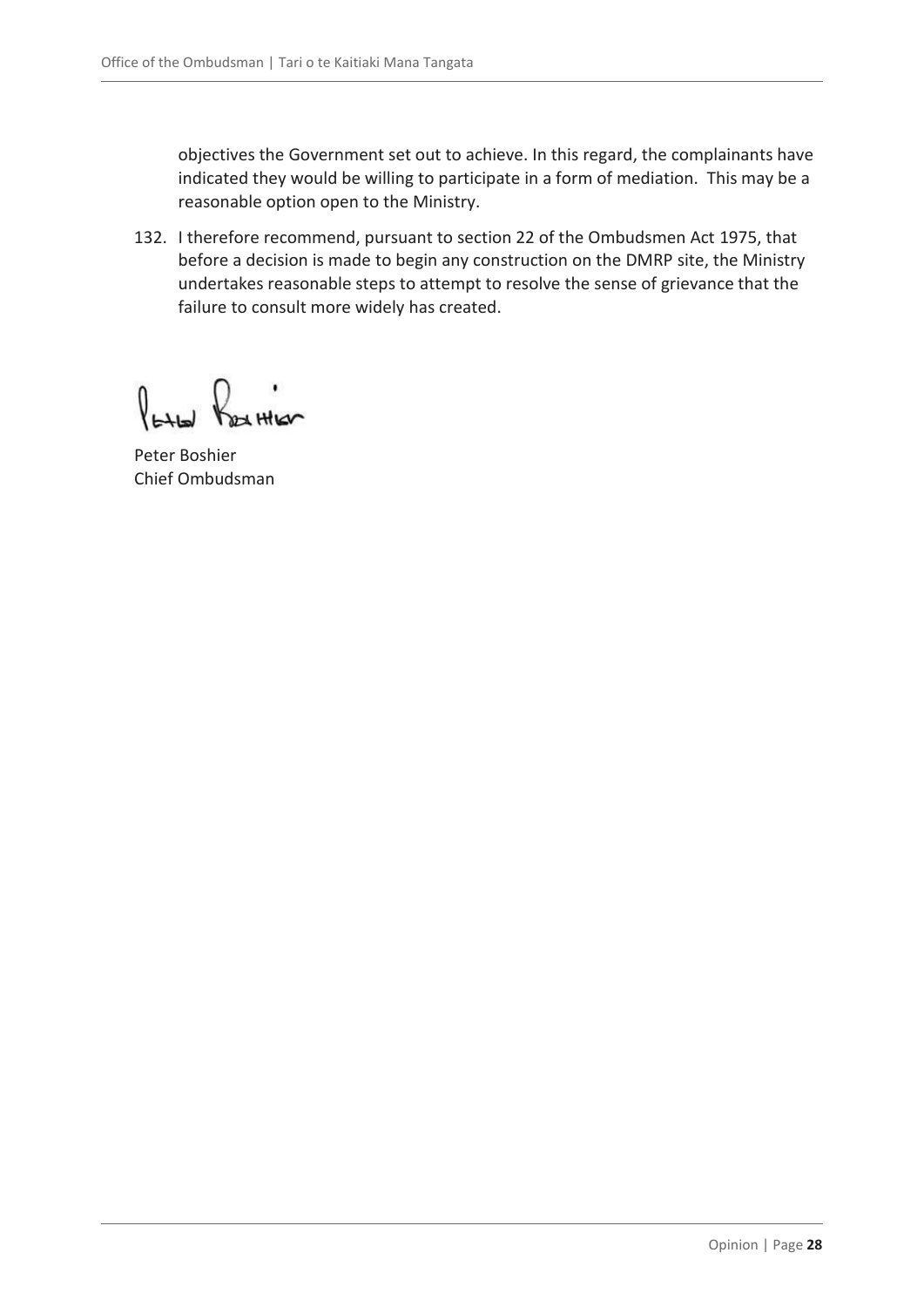# <span id="page-28-0"></span>Appendix 1. Timeline of principal events

| 28 November 2017 | Government announces a National Erebus Memorial will be<br>erected           |
|------------------|------------------------------------------------------------------------------|
| 2018             |                                                                              |
| 12 March         | The Ministry opens discussions with AC about a possible site                 |
| 15 March         | Minister approves Auckland as location for the memorial                      |
| 12 June          | The Ministry visits possible sites in Auckland                               |
| 14 June          | Minister briefed on possible sites                                           |
| 24 July          | Survey sent to families and responders                                       |
| 26 July          | Initial results received                                                     |
| 14 August        | Final survey results received by the Ministry                                |
| 17 August        | Report from environmental consultant BM on suitability of<br><b>DMRP</b>     |
| 23 August        | The Ministry recommends DMRP to the Minister                                 |
| 3 September      | The Ministry approaches WLB to obtain landowner approval for<br><b>DMRP</b>  |
| 12 September     | Minister confirms support for DMRP                                           |
| 9 October        | WLB workshop discusses proposal to site memorial at DMRP                     |
| 11 October       | The Ministry first approaches Ngāti Whātua Ōrākei regarding<br>memorial site |
| 6 November       | The Ministry seeks expression of interest for the design of the<br>memorial  |
| 12 November      | Ngāti Whātua Ōrākei expresses its support for the site                       |
| 20 November      | WLB expresses in-principle support                                           |
| 21 November      | Minister publicly announces DMRP as the site                                 |
| 25 November      | Expressions of interest for the design close                                 |
| 17 December      | Request for proposals sent out to short-listed designers                     |
| 2019             |                                                                              |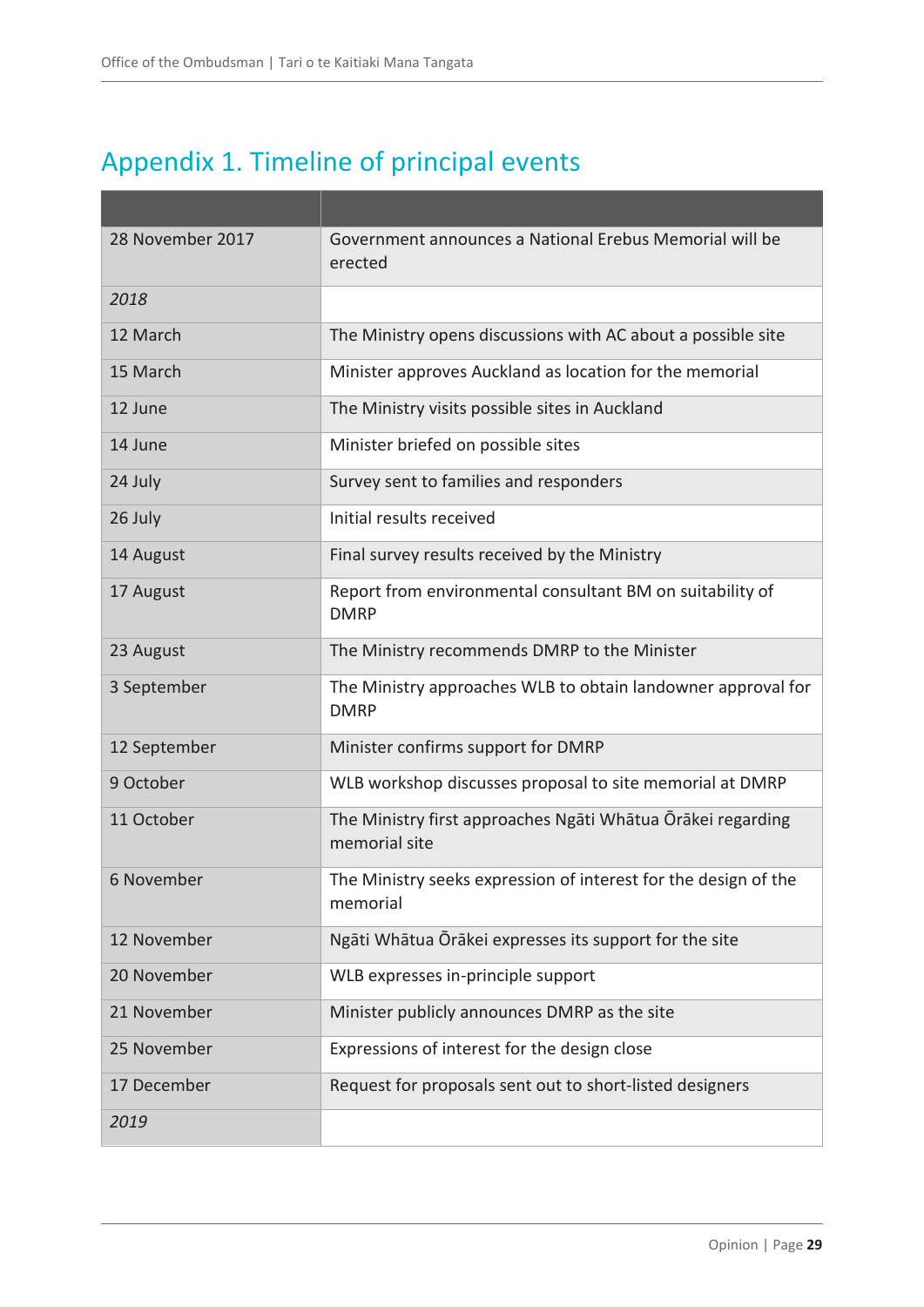| 13 February       | Closure of period for submitting concept designs                                                            |
|-------------------|-------------------------------------------------------------------------------------------------------------|
| 5 April           | Announcement by Minister and Mayor of Auckland of design<br>selected for memorial                           |
| $6/13$ August     | WLB workshops discuss the project                                                                           |
| 14 August         | The Ministry invites feedback from mana whenua groups in<br>preparation of the resource consent application |
| 10 September      | WLB workshop discusses the project                                                                          |
| 16 September      | Application for resource consent lodged                                                                     |
| 19 September      | Heritage NZ grants an exploratory authority for earthworks at<br><b>DMRP</b>                                |
| September-October | WLB carried out public consultation on the proposal for<br>landowner approval                               |
| 19 November       | WLB workshop discusses the project with the Ministry                                                        |
| 2 December        | The Ministry withdraws its application for landowner approval                                               |
| 2020              |                                                                                                             |
| 18 March          | Resource consent granted on non-notified basis                                                              |
| 7 September       | Archaeological authority granted by Heritage NZ                                                             |
| 20 October        | The Ministry submits its second application to WLB for<br>landowner approval                                |
| 27 October        | WLB workshop discusses the project with the Ministry                                                        |
| 17 November       | WLB resolves 4-3 to give landowner approval                                                                 |
| 7 December        | AC formally conveys landowner approval to the Ministry                                                      |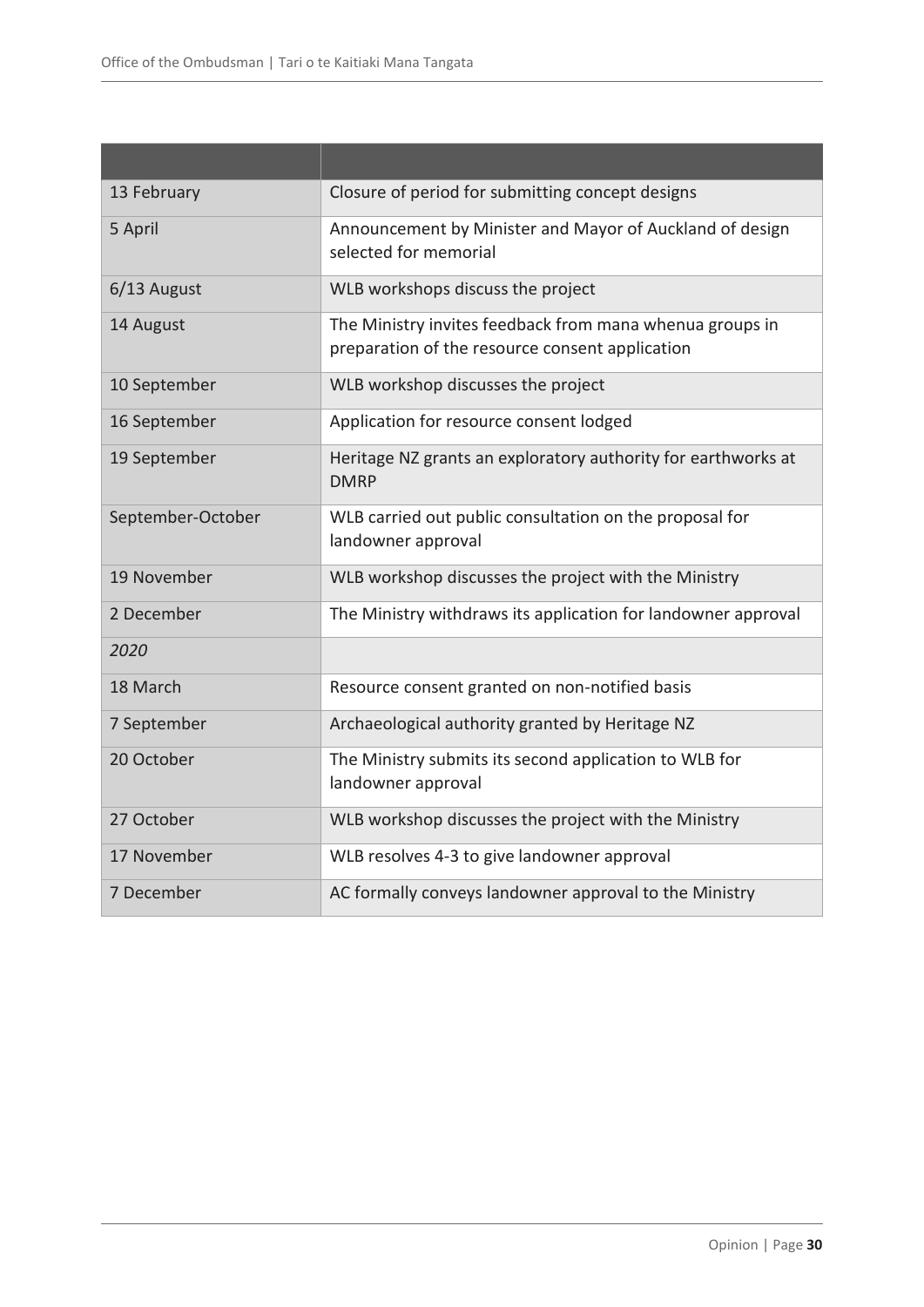# <span id="page-30-0"></span>Appendix 2. Comments from the complainants on the mauri of the pōhutukawa

### Impact on the root system

<span id="page-30-1"></span>With respect to the Ministry, their assessment of the impact (1%) of the root system is without foundation. Pōhutukawa, particularly the sand variety (as Te Hā is), are renowned for their extensive root system, extending many metres beyond the dripline<sup>2</sup>.

The arboriculture operations manager for Auckland Council, has also verbally confirmed the root systems of pōhutukawa can extend up to 10-20 metres beyond the drip line. The proximity to the cliff means that the roots could extend to the lower path, encompassing the entire proposed memorial site.

The Ministry has made no attempt to scan or identify the extent of Te Hā's root system.

The Ministry has no idea how far the roots extend. There is no basis for their claim.

A request for a report by a Maori arborist in March 2021, was rejected because "they could not find one". There are of course many arborists who cut trees, but few are trained see them through the spiritual and cultural lens of Te Ao Maori.

As Rob McGowan (QSM) and Donna Kerridge<sup>3</sup> make clear "to assume that severing some or part of the roots of a significant Pohutukawa as inconsequential to the health and wellbeing of the tree is akin to cutting off a person's legs and telling them they are still healthy."

This is the understanding that a Maori arborist would have provided at the outset. This is the advice that would have resulted in a different site being selected.

Given the status and importance of the much-loved tupuna rākau it seems astounding that the Ministry had no understanding of the cultural history or significance of Te Hā, prior to the selection of the site. Information on the cultural significance of Te Hā was never provided to any design team, or to any decision maker, throughout the process.

The information available now, was not made available at the time the designs were rushed through to meet the Ministry's deadline. When asked to confirm the site selected, the Prime Minister was not provided appropriate information in relation to the significant cultural history of the whenua or of Te Hā.

Once set in motion, and given time pressures, the needs of Te Hā were never prioritised as they should have been. The tupuna rākau's mana and mauri were ignored by the Ministry. T

 $\overline{a}$ 

<sup>&</sup>lt;sup>2</sup> <https://www.nzffa.org.nz/system/assets/1707/pohutukawa.pdf> page 10.

<sup>&</sup>lt;sup>3</sup> Email from Rob McGowan (QSM) and Donna Kerridge attached and sent to your offices on 21 November 2021, attached below.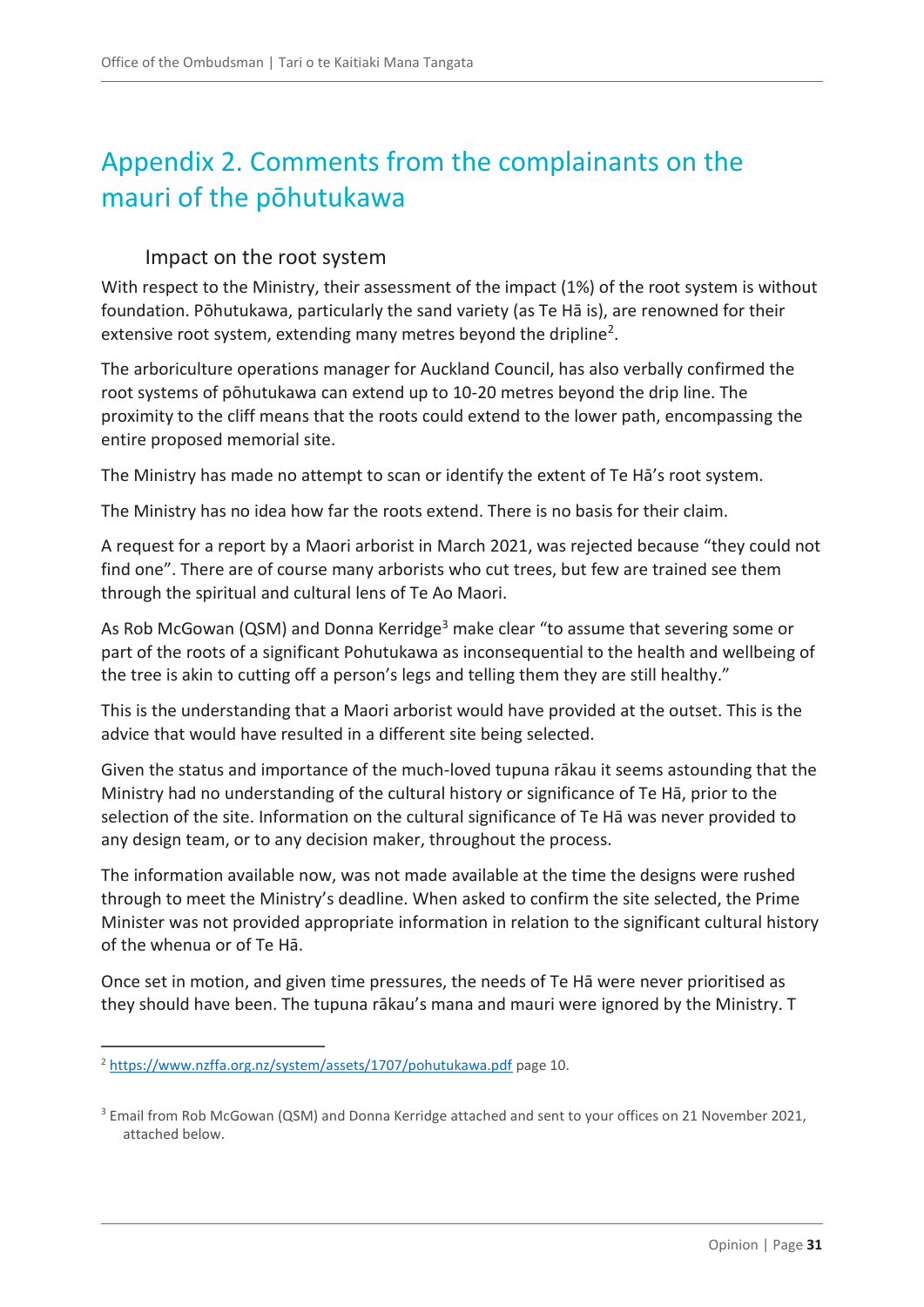the Ministry is attempting to promote a view that the design and the health of the tupuna rākau have remained central to all decision-making. That is disingenuous.

### <span id="page-31-0"></span>The Ministry's additional undertakings

#### **Resource consent**

In the plans of the resource consent granted, the development of the pathway extends well under the dripline of the tupuna rākau (12 metres)<sup>4</sup>. There is no offer to move the path. The offer to shorten the structure by a metre when the structure itself is 28 metres in length, without any understanding of the root structure, is meaningless.

Further the offer to reduce the size of the structure is subject to the gaining of additional regulatory approvals, as is the commitment made to Ngāti Whātua Ōrākei to add a pou. These are commitments the Ministry has no authority to make.

#### **Annual cutbacks**

 $\overline{a}$ 

The resource consent granted allows up to 10% of the tree to be cut back annually. There is no protection from these cutbacks. Once constructed the Ministry hand over responsibility for the ongoing management of the tupuna rākau to Auckland Council. Auckland Council have made no commitment in relation to future management of Te Hā.

#### **Issues and risks not considered fully**

According to resource consent plan tonnes of base coarse aggregate will be applied and compacted to 95%, together with geotextile and drainage material. The extent of the earthworks is 534sqm. The vibrations and shaking of the earth, will very likely destabilise the cliff face. "A tree such as Pohutukawa has roots that descend deep into the earth, cementing its connection to the whenua  $^{1/5}$ 

This impact has not been considered in any of the reports we have seen.

There will be tonnes of concrete leeching poison into the whenua. The same whenua that feeds Te Hā. There has been no assessment of this or the slope reinforcement work on the tupuna rākau. There has been no assessment of the carbon footprint of the project. The haul road and fencing skirts the outside of the entire tree, wrapping it in fencing, potentially damaging branches as heavy machinery is dragged in. All these matters impact the immediate and future health and wellbeing of Te Hā. This is not how you would treat your grandfather. This is not how you should treat any living being you respect and treasure.

<sup>4</sup> [https://the Ministry.govt.nz/sites/default/files/projects/LUC60345670%20-%20Plans.pdf](https://mch.govt.nz/sites/default/files/projects/LUC60345670%20-%20Plans.pdf) site plan 2494 A-10-02 F.

<sup>5</sup> Email from Rob McGowan (QSM) and Donna Kerridge attached and sent to your offices on 21 November 2021.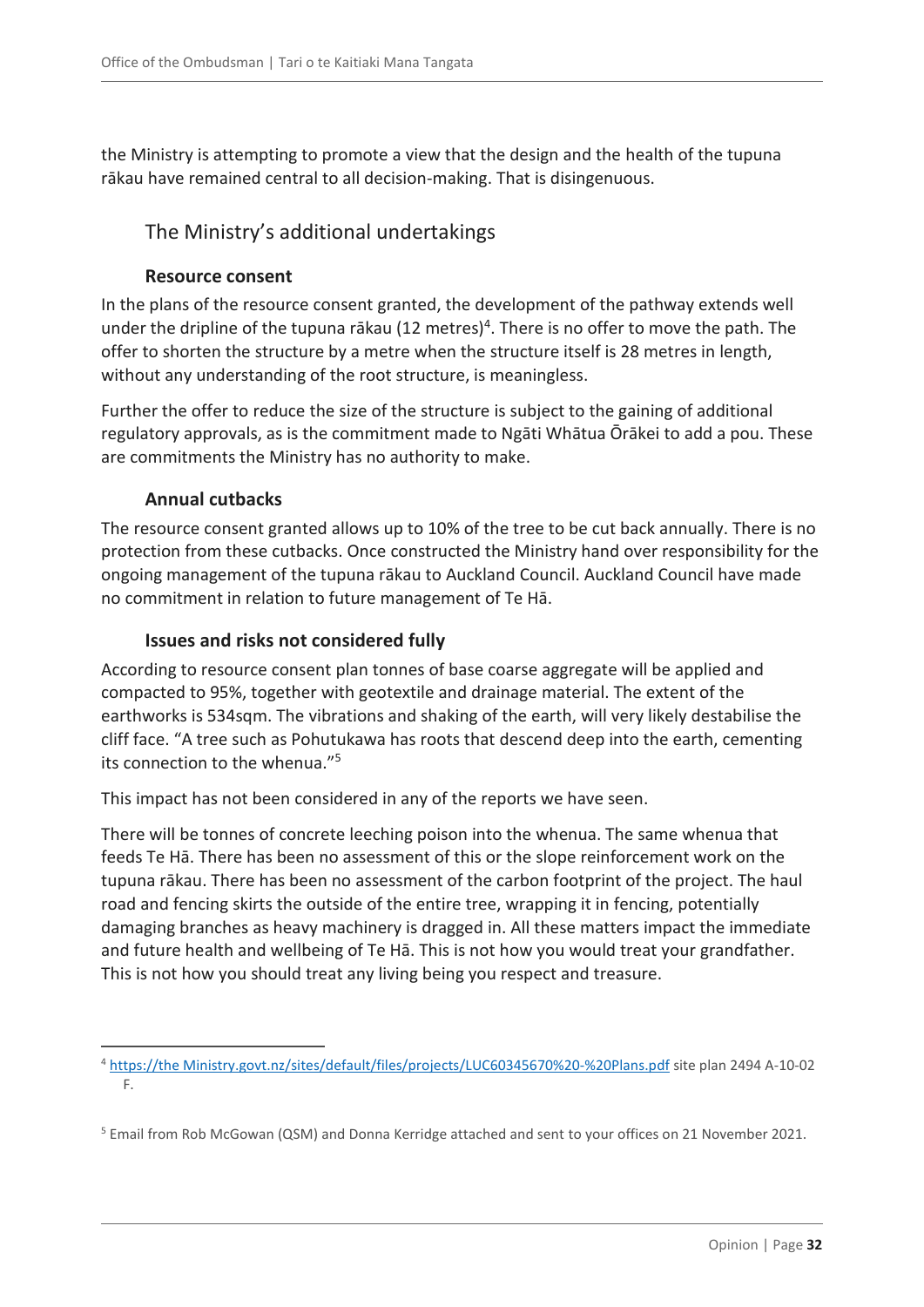#### **Consideration of Te Ao Maori**

#### Rob McGowan (QSM) and Donna Kerridge state:

*"In Te Ao Maori our rākau are considered tuakana (elders) to the human species who are considered teina (junior) in their relationships within Te Ao Marama (the natural world). All living creatures are our brothers and sisters. It is our responsibility as the teina species or potiki, the last born, is to care for them and listen when they speak. Caring for the whenua and the natural world is our first priority and all human actions will ultimately be measured against this responsibility".*

The Ministry has treated the tupuna rākau as an afterthought, not as tuakana.

#### **No allowance for recent growth**

Further, all consents, reports and assessments refer to a topography plan, created in 2019. Te Hā, continues to grow rapidly. As we approach 2022, any assessments or commitments are out of date, as they relate to the potential impact on the tupuna rākau in 2019.

Tents pitched well clear of the tree just 6 months ago, now have branches brushing up against and growing over the top of them. Te Hā has not stopped growing while this process unfolds.

#### **Damage during construction**

Working by hand does not protect the mauri of the tupuna rākau. With all due respect to those arborists who may work with the tree and supervise construction, it is most likely that, should they encounter roots, inconvenient branches, or other issues, they will simply proceed to cut and cover up any evidence of damage caused. It is impossible to imagine, an arborist would stop work and force a redesign of the memorial, because an inconvenient root is discovered.

The CEO of the Ministry was unable to offer a guarantee that no damage would occur during construction of the memorial to the tupuna rākau during the Local Board Landowner Approval meeting in November 2020. There has been nothing to suggest that this position has changed. Once construction commences, damage due to human interference will almost certainly occur and that cannot be undone.

The only safe option is to not construct the memorial anywhere near Te Hā.

#### **Wahi tapu listing**

The tupuna rākau has been submitted for wahi tapu listing with Pouhere Taonga. This important listing will be compromised if the proposed memorial proceeds. When listed, the status of the tree will conflict with plans to cut it back.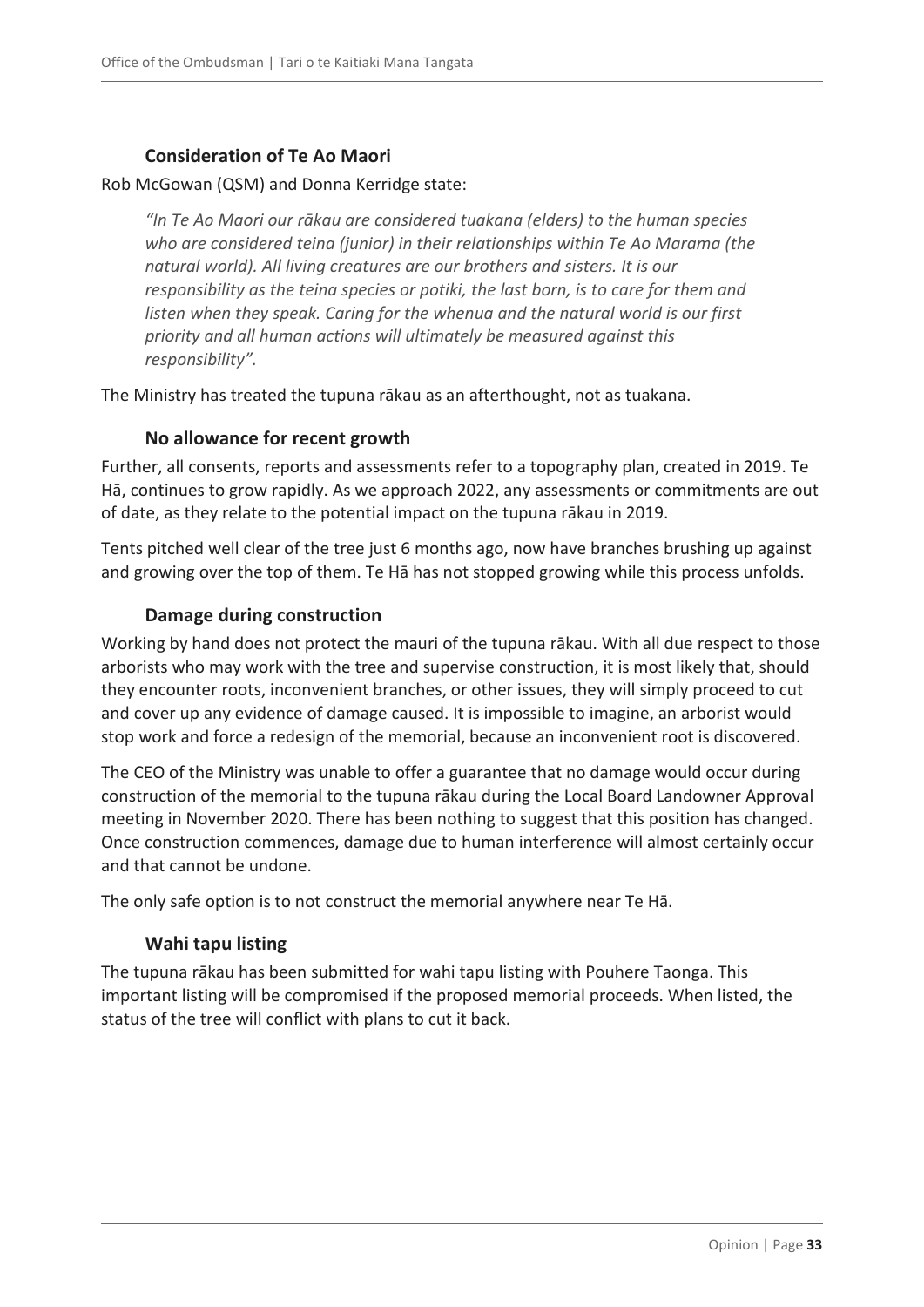#### **Future growth**

Since 1940, aerial images show the Pōhutukawa has grown 72%<sup>6</sup>. That is nearly 1% per annum. The commitment of the Ministry to not cut back the tree during construction, has made no allowance for this likely additional growth and makes no allowance for the likely continued growth into the future.

The proposed structure is to be placed directly in the growth path of the tupuna rākau. A fact acknowledged by the Ministry. To protect the memorial, seating, pathways, and the access to the structure almost a quarter of the tupuna rākau will be unable to grow freely to the north and east. This is significant and brushed aside by the Ministry. Te Hā has grown equally on all sides and currently has the room to continue that growth, able to double in size over the next 200 years. This amounts to 25% of the future growth of this incredible, treasured tupuna rākau, being denied.

To impede this, is to steal the future from this tupuna rākau but also from our tamariki and mokopuna for generations to come.

#### **Mana of the tupuna rākau**

There can be no doubt that the mana of the tupuna rākau is significantly diminished by the addition of steel slicing into the whenua, of white concrete, incongruous with the green and blue natural landscape, and the introduction of the sounds of Antarctica in contrast to the sounds of tui song.

We have also provided you with a letter from Dr Philip Simpson<sup>7</sup>, who says "the proximity of *these opposing experiences reduces the importance and clarity of both….they are incompatible*". In his letter he outlines the general nature of the tree, its status, its importance into the future, and the place.

We have also attached a recent article from David Trubridge<sup>8</sup> expressing his concern, but also highlighting how such a project could have been, with early consultation and engagement with those who know and love this whenua.

He states *"The whole process of selecting the site and the designers has been another ongoing form of colonial imposition: bureaucrats and politicians marched into an area they knew little about and imposed an external will that disregarded "local knowledge"*.

 $\overline{a}$ 

7

<sup>6</sup> Documentation provided in Margaret Brough's submission.

[https://static1.squarespace.com/static/6036d198c3e0453bf0f4e7c0/t/6170aeaebda89133977263f5/1634774](https://static1.squarespace.com/static/6036d198c3e0453bf0f4e7c0/t/6170aeaebda89133977263f5/1634774703764/Dr+Philip+Simpson.pdf) [703764/Dr+Philip+Simpson.pdf.](https://static1.squarespace.com/static/6036d198c3e0453bf0f4e7c0/t/6170aeaebda89133977263f5/1634774703764/Dr+Philip+Simpson.pdf)

<sup>8</sup> https://www.stuff.co.nz/opinion/300444242/erebus-memorial-should-offer-healing-not-sadness.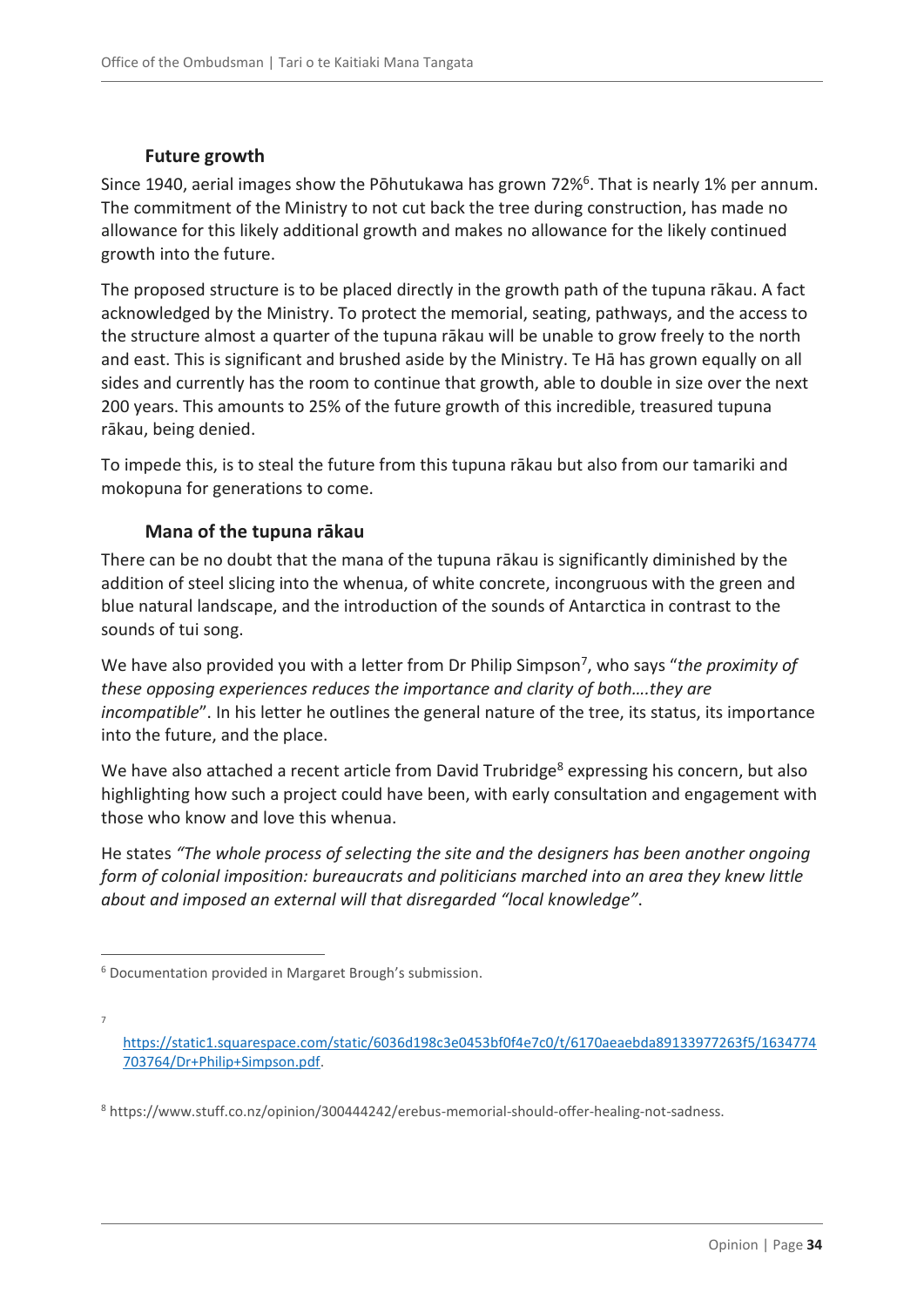*"In Aotearoa we have a better way that is of this land: in Te Ao Māori a solution is not dropped down from on high, but grows up inclusively from the base and from mātauranga, which embraces community and land."*

His views echo the views of Rob McGowan (QSM) and Donna Kerridge, Dr Simpson, and the now over 18,000 people who have signed the petition.<sup>9</sup>

Finally, but importantly, it is likely that in a further 100 - 200 years, this incredible tree would have completely covered the site the proposed memorial will occupy. Imagine the mana of such an incredible Tupuna Rākau then. Not for us and our immediate needs today but for the generations that come over the next 800 years of Te Hā's expected life span.

 $\overline{a}$ 

 $9$  Now 24,000 – see paragraph 119.